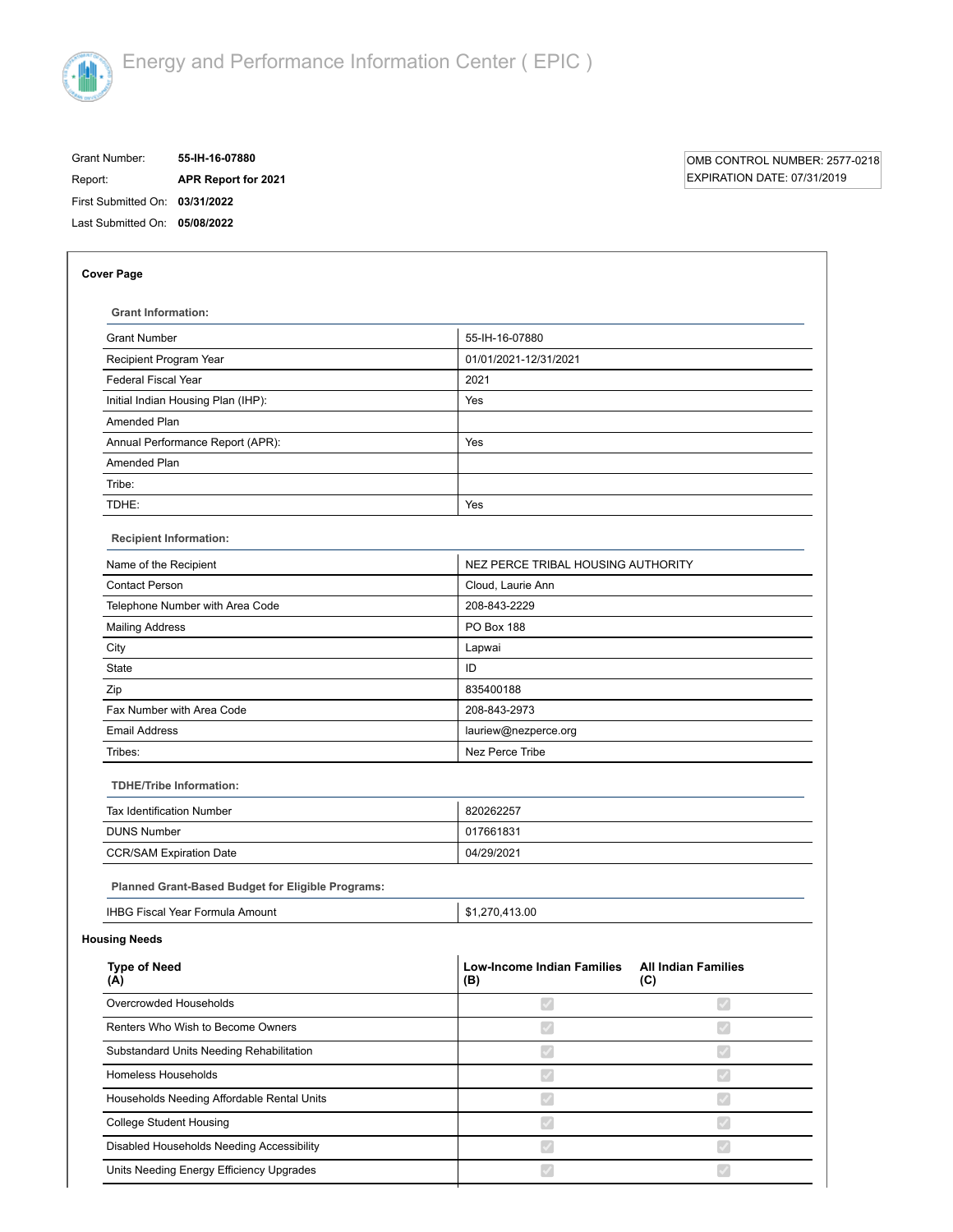| Infrastructure to Support Housing |                                                                                                                                                                                                                                                                                                                                                                                                                                                                                                                                                                                                                             |                                                                                                                                                                                                                 |
|-----------------------------------|-----------------------------------------------------------------------------------------------------------------------------------------------------------------------------------------------------------------------------------------------------------------------------------------------------------------------------------------------------------------------------------------------------------------------------------------------------------------------------------------------------------------------------------------------------------------------------------------------------------------------------|-----------------------------------------------------------------------------------------------------------------------------------------------------------------------------------------------------------------|
| Other (specify below)             |                                                                                                                                                                                                                                                                                                                                                                                                                                                                                                                                                                                                                             |                                                                                                                                                                                                                 |
| <b>Other Needs</b>                | Homebuyer education and financial literacy education.                                                                                                                                                                                                                                                                                                                                                                                                                                                                                                                                                                       |                                                                                                                                                                                                                 |
| <b>Planned Program Benefits</b>   | The NPTHA programs and activities will promote safe, decent and<br>promote our mission include, but are not limited to: * Efficiently<br>their option-to-purchase lease program. * Provide comprehensive<br>housing counseling to empower individuals on housing choices. *<br>Provide individual counseling and quidance on becoming mortgage<br>policies and procedures. * Annual survey assessments on family<br>housing needs. * Maintain program compliance with applicable<br>regulations to ensure funding opportunities. * Continue to leverage<br>resources to pursue new construction and other housing services. | affordable housing opportunities for low-income families. Methods to<br>managed Low-Income rental units. * Assist homebuyers in completing<br>ready. * Regularly evaluate program outcomes and update necessary |
| Geographic Distribution           | The NPTHA provides services throughout the Nez Perce Indian<br>Reservation through an application process. Applications are<br>processed in accordance to eligibility and preference policies.                                                                                                                                                                                                                                                                                                                                                                                                                              |                                                                                                                                                                                                                 |

# **Programs**

**NPTHA 1 : Management of 1937 Act Properties**

| Program Name:                                        | Management of 1937 Act Properties                                                                                                                                                                                                                                                                                                                                                                                                                                                                                                                                                                                                                                                                                                                                                       |  |  |
|------------------------------------------------------|-----------------------------------------------------------------------------------------------------------------------------------------------------------------------------------------------------------------------------------------------------------------------------------------------------------------------------------------------------------------------------------------------------------------------------------------------------------------------------------------------------------------------------------------------------------------------------------------------------------------------------------------------------------------------------------------------------------------------------------------------------------------------------------------|--|--|
| Unique Identifier:                                   | NPTHA <sub>1</sub>                                                                                                                                                                                                                                                                                                                                                                                                                                                                                                                                                                                                                                                                                                                                                                      |  |  |
| Program Description (continued)                      | This program provides the general operation and maintenance of our<br>1937 Housing Act properties which includes Low Rent, Mutual Help and<br>Starter Home (a modified Mutual Help program). *Operations include<br>fiscal management of all financial transactions, staff training &<br>development, collection activities, procurement and maintenance of<br>equipment, annual audit and maintain all insurances. *Maintenance<br>includes routine and non-routine maintenance of units and common<br>grounds, inspections of rental properties, and the assessment tenant<br>damages. Tenant occupancy activities will be conducted under the<br>Housing Management Service Program and includes Low Rent, Mutual<br>Help, and Starter Home units built with 1937 Housing Act funds. |  |  |
| <b>Eligible Activity Number</b>                      | (2) Operation of 1937 Act Housing [202(1)]                                                                                                                                                                                                                                                                                                                                                                                                                                                                                                                                                                                                                                                                                                                                              |  |  |
| Intended Outcome Number                              | (6) Assist affordable housing for low income households                                                                                                                                                                                                                                                                                                                                                                                                                                                                                                                                                                                                                                                                                                                                 |  |  |
| APR: Actual Outcome Number                           | (6) Assist affordable housing for low income households                                                                                                                                                                                                                                                                                                                                                                                                                                                                                                                                                                                                                                                                                                                                 |  |  |
| Who Will Be Assisted                                 | Low-income households while preference will be given to tribal members<br>and then to other Native Americans. Homeownership on tribal trust land is<br>restricted to tribal members. Moderate income families are not currently<br>planned but may be assisted. Moderate income families will not receive<br>the same benefits nor will assistance exceed 10% of grant funding.                                                                                                                                                                                                                                                                                                                                                                                                         |  |  |
| Types and Level of Assistance                        | Maintenance Department will provide labor, materials and contracts costs<br>to maintain units including routine, non-routine and preventative<br>maintenance tasks. A work order system will document all services<br>provided to each unit, calculate costs and assess charges for excessive or<br>tenant damages. Collection activities include extended payment<br>agreements for delinquent rents and work order charges. A computerized<br>tenant accounting system will track all financial transactions with the<br>tenants and homebuyers. Annual inspections of rental units will be<br>completed under this program.                                                                                                                                                          |  |  |
| APR : Describe Accomplishments                       | Maintained general operation and maintenance of our 1937 Housing Act<br>properties while incorporating social distancing protocols for reducing the<br>spread of Covid-19. Operations included fiscal management of all financial<br>transactions with regular monthly reporting, staff training & development,<br>collection activities, procurement and maintenance of equipment,<br>completed prior year audit and maintained all insurances. * Maintenance<br>included routine, non-routine and preventative maintenance of units and<br>common grounds; due to covid-19 pandemic restrictions, maintenance<br>tasks were delayed from 2020 and social distance protocols were in place<br>for in-home service.                                                                     |  |  |
| Planned and Actual Outputs for 12-Month Program Year | <b>Planned</b><br><b>APR - Actual</b>                                                                                                                                                                                                                                                                                                                                                                                                                                                                                                                                                                                                                                                                                                                                                   |  |  |
|                                                      | Number of <b>Units</b> to be<br>109<br>109<br>Completed in Year                                                                                                                                                                                                                                                                                                                                                                                                                                                                                                                                                                                                                                                                                                                         |  |  |
| APR: If the program is behind schedule, explain why  |                                                                                                                                                                                                                                                                                                                                                                                                                                                                                                                                                                                                                                                                                                                                                                                         |  |  |

**Uses of Funding:**<br>The Uses of Funding table information can be entered here for each individual program or can be entered for all programs within Section 5(b):<br>Uses of Funding. Changes to data on either page location will

**Total all other funds to be expended in 12 month program year (M)**

**Total funds to be expended in 12 month program (N=L+M) Total IHBG (only) funds expended in 12-month program year (O)**

**year** 

**Total all other funds expended in 12-month program year (P)**

**Total funds expended in 12 month program year (Q=O+P)**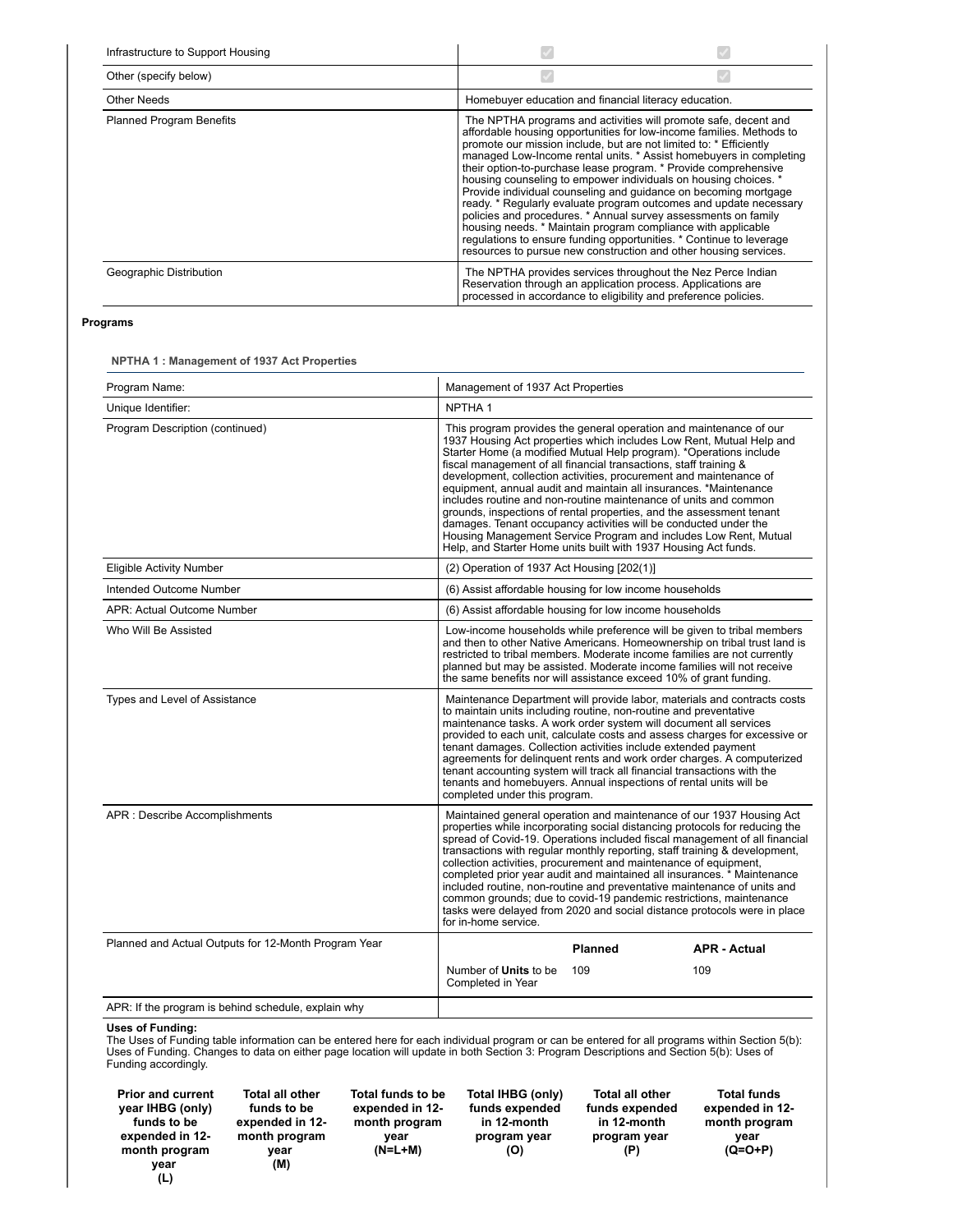| Program Name:                   | <b>Housing Management Services</b>                                                                                                                                                                                                                                                                                                                                                                                                                                                                                                                                                                                                                                                                                                                                                                                                                                                                                                                                                                                                                   |
|---------------------------------|------------------------------------------------------------------------------------------------------------------------------------------------------------------------------------------------------------------------------------------------------------------------------------------------------------------------------------------------------------------------------------------------------------------------------------------------------------------------------------------------------------------------------------------------------------------------------------------------------------------------------------------------------------------------------------------------------------------------------------------------------------------------------------------------------------------------------------------------------------------------------------------------------------------------------------------------------------------------------------------------------------------------------------------------------|
| Unique Identifier:              | NPTHA <sub>2</sub>                                                                                                                                                                                                                                                                                                                                                                                                                                                                                                                                                                                                                                                                                                                                                                                                                                                                                                                                                                                                                                   |
| Program Description (continued) | This program will provide occupancy management for all of our affordable<br>housing programs. *Occupancy management includes application intake,<br>processing for eligibility, maintaining waiting lists, vacancy management,<br>recertification, compliance with lease agreements, program rules &<br>requlations, conducting homebuyer inspections and file maintenance.<br>*Provide Occupancy Management services for LIHTC projects as needed<br>to support insufficient operating budget. *Other services include<br>application intake and processing for other programs for home repair and<br>weatherization, referrals for outside resources for housing assistance.<br>*Operate IHBG developed properties including tenant accounting and<br>collection activities. *Coordinate services and provide referrals to other<br>service agencies such as but not limited to NPT Social Services, Idaho<br>Self-Sufficiency, Early Childhood Dev. Program, Community Action<br>Partnership, Lapwai School District and local utility companies. |
| Eligible Activity Number        | (19) Housing Management Services [202(4)]                                                                                                                                                                                                                                                                                                                                                                                                                                                                                                                                                                                                                                                                                                                                                                                                                                                                                                                                                                                                            |
| Intended Outcome Number         | (6) Assist affordable housing for low income households                                                                                                                                                                                                                                                                                                                                                                                                                                                                                                                                                                                                                                                                                                                                                                                                                                                                                                                                                                                              |
| APR: Actual Outcome Number      | (6) Assist affordable housing for low income households                                                                                                                                                                                                                                                                                                                                                                                                                                                                                                                                                                                                                                                                                                                                                                                                                                                                                                                                                                                              |
| Who Will Re Assisted            | Low-income households. While preference will be given to tribal members                                                                                                                                                                                                                                                                                                                                                                                                                                                                                                                                                                                                                                                                                                                                                                                                                                                                                                                                                                              |

\$788,760.00 \$73,481.00 \$862,241.00 \$818,652.11 \$0.00 \$818,652.11

Who Will Be Assisted **Musical Contract Constructed Construct** Low-income households. While preference will be given to tribal members<br>and then to other Native Americans, homeownership on tribal trust land is<br>restricted to planned but may be assisted. Moderate income families will not receive the same benefits nor will assistance exceed 10% of grant funding. Types and Level of Assistance **Provide occupancy management to house 141 families and management** waiting lists for other housing programs. APR : Describe Accomplishments **\*** Occupancy management included application intake, processing for eligibility, maintaining waiting lists, vacancy management, conducted annual and interim re-certifications; counseled on compliance with lease agreements, program rules, & regulations. \* Provided Occupancy Management services for LIHTC projects as needed to support insufficient operating budget. \* Housing counseling completed: 0 Tenant Rights & Responsibilities classes with 0 participants, 2 Budget sessions with 10 students, 1 maintenance class with a total of 18 participants, 1 Financial Literacy class with 24 participants. \* Other counseling services include application intake and processing for other programs for home repair and weatherization programs; Numerous referrals were made for outside resources for housing type assistance including rental assistance by Idaho Housing & Finance Agency. \* Maintained and operated IHBG developed properties including tenant accounting and collection activities. Coordinated services and provided referrals to other service agencies such as but not limited to NPT Social Services, Idaho Self-Sufficiency, Early Childhood Dev. Program, Community Action Partnership, Lapwai School District and local utility companies. The number of units served include 1937 Housing Act and NAHASDA units. Planned and Actual Outputs for 12-Month Program Year **Planned APR - Actual APR - Actual APR** 

| <b>1 Identica dina / lotadi Odipato for TZ-Monter Pogram Todi</b> |                                                        | Planned | <b>APR - Actual</b> |  |
|-------------------------------------------------------------------|--------------------------------------------------------|---------|---------------------|--|
|                                                                   | Number of<br><b>Households</b> to be<br>served in Year | 14'     | 141                 |  |
| APR: If the program is behind schedule, explain why               |                                                        |         |                     |  |

**Uses of Funding:**

The Uses of Funding table information can be entered here for each individual program or can be entered for all programs within Section 5(b): Uses of Funding. Changes to data on either page location will update in both Section 3: Program Descriptions and Section 5(b): Uses of Funding accordingly.

| <b>Prior and current</b><br>year IHBG (only)<br>funds to be<br>expended in 12-<br>month program<br>year<br>(L) | <b>Total all other</b><br>funds to be<br>expended in 12-<br>month program<br>vear<br>(M) | Total funds to be<br>expended in 12-<br>month program<br>vear<br>$(N=L+M)$ | Total IHBG (only)<br>funds expended<br>in 12-month<br>program year<br>(O) | <b>Total all other</b><br>funds expended<br>in 12-month<br>program year<br>(P) | <b>Total funds</b><br>expended in 12-<br>month program<br>year<br>$(Q=O+P)$ |
|----------------------------------------------------------------------------------------------------------------|------------------------------------------------------------------------------------------|----------------------------------------------------------------------------|---------------------------------------------------------------------------|--------------------------------------------------------------------------------|-----------------------------------------------------------------------------|
| \$168,481.00                                                                                                   | \$0.00                                                                                   | \$168,481.00                                                               | \$160,055.80                                                              | \$0.00                                                                         | \$160,055.80                                                                |

**NPTHA 3 : Homebuyer Education and Tenant Counseling**

| Program Name:                   | Homebuyer Education and Tenant Counseling                                                                                                                                                                                                                                                                                                                 |
|---------------------------------|-----------------------------------------------------------------------------------------------------------------------------------------------------------------------------------------------------------------------------------------------------------------------------------------------------------------------------------------------------------|
| Unique Identifier:              | NPTHA 3                                                                                                                                                                                                                                                                                                                                                   |
| Program Description (continued) | This program includes comprehensive homebuyer education and<br>counseling. * Education includes formal Homebuyer Education Class for<br>Native homeownership, financial literacy, youth credit education, post<br>purchase and foreclosure prevention. * HB Counseling includes case<br>management for becoming mortgage ready under the NPTHA lease with |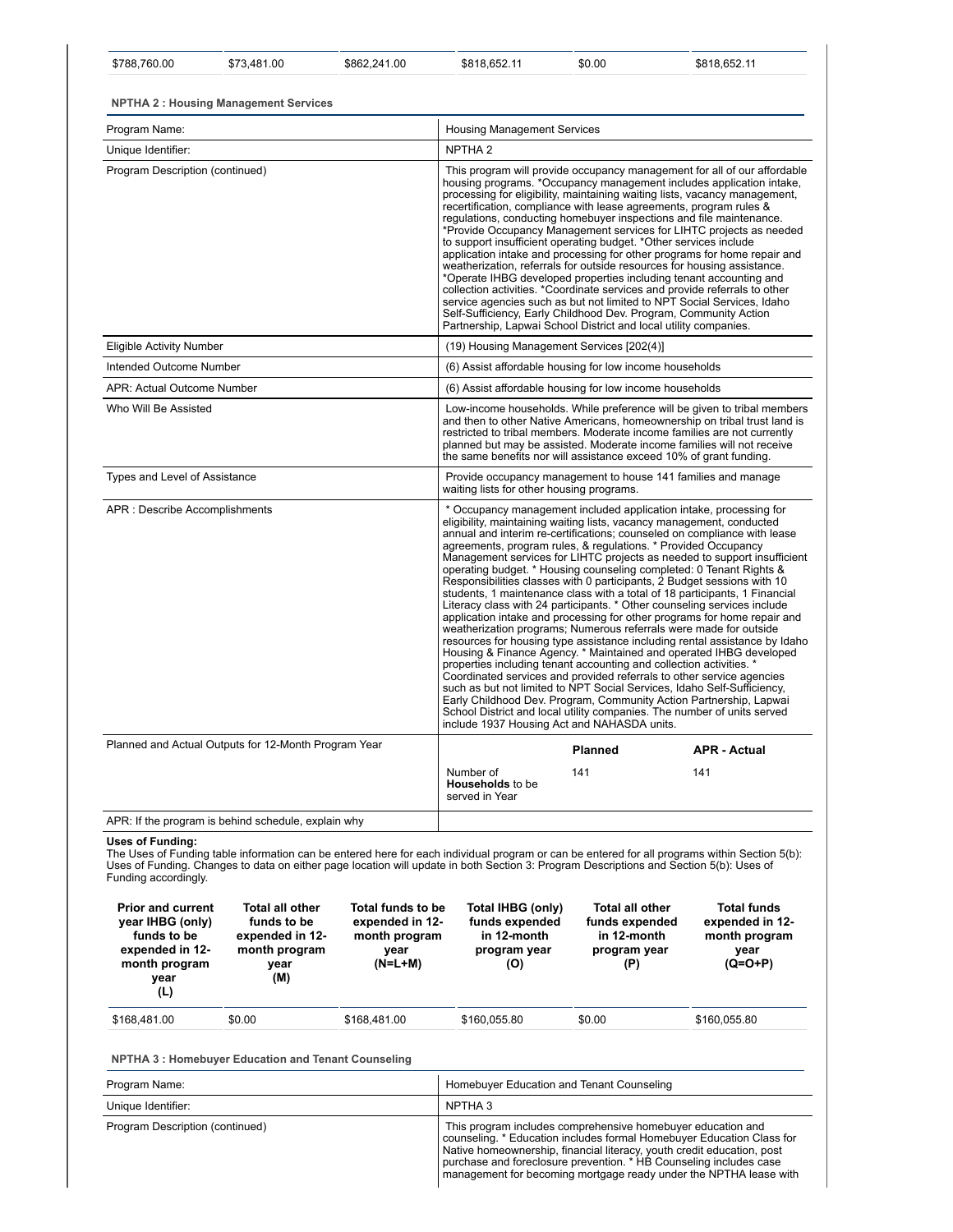| APR: If the program is behind schedule, explain why  |                                                                                                                                                                                                                                                                                                                                                                                  |                |                                                                                                                                                                                                                                                                                                                                                                                                                                                           |
|------------------------------------------------------|----------------------------------------------------------------------------------------------------------------------------------------------------------------------------------------------------------------------------------------------------------------------------------------------------------------------------------------------------------------------------------|----------------|-----------------------------------------------------------------------------------------------------------------------------------------------------------------------------------------------------------------------------------------------------------------------------------------------------------------------------------------------------------------------------------------------------------------------------------------------------------|
|                                                      | Number of<br>Households to be<br>served in Year                                                                                                                                                                                                                                                                                                                                  | 50             | 50                                                                                                                                                                                                                                                                                                                                                                                                                                                        |
| Planned and Actual Outputs for 12-Month Program Year |                                                                                                                                                                                                                                                                                                                                                                                  | <b>Planned</b> | <b>APR - Actual</b>                                                                                                                                                                                                                                                                                                                                                                                                                                       |
| APR : Describe Accomplishments                       | Conducted 6 home buyer education classes with 50 participants.<br>Provided home buying case management for 15 clients under lease option<br>programs and provided home buying guidance for at least 35 other clients.                                                                                                                                                            |                |                                                                                                                                                                                                                                                                                                                                                                                                                                                           |
| Types and Level of Assistance                        | Services include formal classes and individual counseling sessions.<br>Provide comprehensive housing counseling for self sufficiency in<br>budgeting, managing rental or homebuyer costs, home maintenance &<br>care and understanding lease agreements and compliance for all<br>occupied homes.                                                                                |                |                                                                                                                                                                                                                                                                                                                                                                                                                                                           |
| Who Will Be Assisted                                 | Low-income households. While preference will be given to tribal members<br>and then to other Native Americans, homeownership on tribal trust land is<br>restricted to tribal members. Moderate income families are not currently<br>planned but may be assisted. Moderate income families will not receive<br>the same benefits nor will assistance exceed 10% of grant funding. |                |                                                                                                                                                                                                                                                                                                                                                                                                                                                           |
| APR: Actual Outcome Number                           | (12) Other-must provide description in the box below<br>If Other: Provide Homebuyer Education and Awareness                                                                                                                                                                                                                                                                      |                |                                                                                                                                                                                                                                                                                                                                                                                                                                                           |
| Intended Outcome Number                              | (12) Other-must provide description in the box below<br>If Other: Provide Homebuyer Education and Awareness.                                                                                                                                                                                                                                                                     |                |                                                                                                                                                                                                                                                                                                                                                                                                                                                           |
| <b>Eligible Activity Number</b>                      | (18) Other Housing Service [202(3)]                                                                                                                                                                                                                                                                                                                                              |                |                                                                                                                                                                                                                                                                                                                                                                                                                                                           |
|                                                      | individual credit counseling, and case management for NPTHA IDA<br>home repair and weatherization, referrals for outside resources for<br>housing assistance.                                                                                                                                                                                                                    |                | option to purchase program, case management for mortgage application<br>(including VA direct loans and other available mortgage type programs),<br>program. * Tenant counseling includes a comprehensive Tenant Rights &<br>Responsibilities class, financial literacy & counseling for budgeting, lease<br>compliance, housekeeping and home maintenance. *Other counseling<br>services include application intake and processing for other programs for |

### **Uses of Funding:**

The Uses of Funding table information can be entered here for each individual program or can be entered for all programs within Section 5(b):<br>Uses of Funding. Changes to data on either page location will update in both Sec Funding accordingly.

| <b>Prior and current</b><br>year IHBG (only)<br>funds to be<br>expended in 12-<br>month program<br>year<br>(L) | <b>Total all other</b><br>funds to be<br>expended in 12-<br>month program<br>vear<br>(M) | Total funds to be<br>expended in 12-<br>month program<br>vear<br>$(N=L+M)$ | Total IHBG (only)<br>funds expended<br>in 12-month<br>program year<br>(O) | <b>Total all other</b><br>funds expended<br>in 12-month<br>program year<br>(P) | <b>Total funds</b><br>expended in 12-<br>month program<br>year<br>$(Q=O+P)$ |
|----------------------------------------------------------------------------------------------------------------|------------------------------------------------------------------------------------------|----------------------------------------------------------------------------|---------------------------------------------------------------------------|--------------------------------------------------------------------------------|-----------------------------------------------------------------------------|
| \$65,886.00                                                                                                    | \$0.00                                                                                   | \$65,886,00                                                                | \$48.831.04                                                               | \$0.00                                                                         | \$48,831.04                                                                 |

**NPTHA 4 : Senior Rehab**

| Program Name:                                        | Senior Rehab                                                                                                                                                                                                                                                                                               |                                                                         |                                                                                                                                                      |  |  |
|------------------------------------------------------|------------------------------------------------------------------------------------------------------------------------------------------------------------------------------------------------------------------------------------------------------------------------------------------------------------|-------------------------------------------------------------------------|------------------------------------------------------------------------------------------------------------------------------------------------------|--|--|
| Unique Identifier:                                   | NPTHA 4                                                                                                                                                                                                                                                                                                    |                                                                         |                                                                                                                                                      |  |  |
| Program Description (continued)                      | families.                                                                                                                                                                                                                                                                                                  | This program provides essential home repair grants for low-income elder |                                                                                                                                                      |  |  |
| Eligible Activity Number                             | (16) Rehabilitation Assistance to Existing Homeowners [202(2)]                                                                                                                                                                                                                                             |                                                                         |                                                                                                                                                      |  |  |
| Intended Outcome Number                              |                                                                                                                                                                                                                                                                                                            | (3) Improve quality of substandard units                                |                                                                                                                                                      |  |  |
| APR: Actual Outcome Number                           |                                                                                                                                                                                                                                                                                                            | (3) Improve quality of substandard units                                |                                                                                                                                                      |  |  |
| Who Will Be Assisted                                 |                                                                                                                                                                                                                                                                                                            | Low income elder tribal member homeowners.                              |                                                                                                                                                      |  |  |
| Types and Level of Assistance                        |                                                                                                                                                                                                                                                                                                            | Home repair grant for essential repairs up to \$4,500.                  |                                                                                                                                                      |  |  |
| APR : Describe Accomplishments                       | 10 applicants were selected for home repairs, however, due to staff<br>turnover and limited available contractors, we were not able to complete<br>the full home repair. However, we did complete 7 emergency home repair<br>grants which were only a fraction of the budgeted amount for this<br>program. |                                                                         |                                                                                                                                                      |  |  |
| Planned and Actual Outputs for 12-Month Program Year |                                                                                                                                                                                                                                                                                                            | <b>Planned</b>                                                          | <b>APR - Actual</b>                                                                                                                                  |  |  |
|                                                      | Number of <b>Units</b> to be<br>Completed in Year                                                                                                                                                                                                                                                          | 10                                                                      | 2                                                                                                                                                    |  |  |
| APR: If the program is behind schedule, explain why  | repairs in 2022.                                                                                                                                                                                                                                                                                           |                                                                         | Due to staff turnover and limited contractors available we were not able to<br>complete full home repairs and we have scheduled to complete the home |  |  |

**Uses of Funding:**<br>The Uses of Funding table information can be entered here for each individual program or can be entered for all programs within Section 5(b):<br>Uses of Funding. Changes to data on either page location will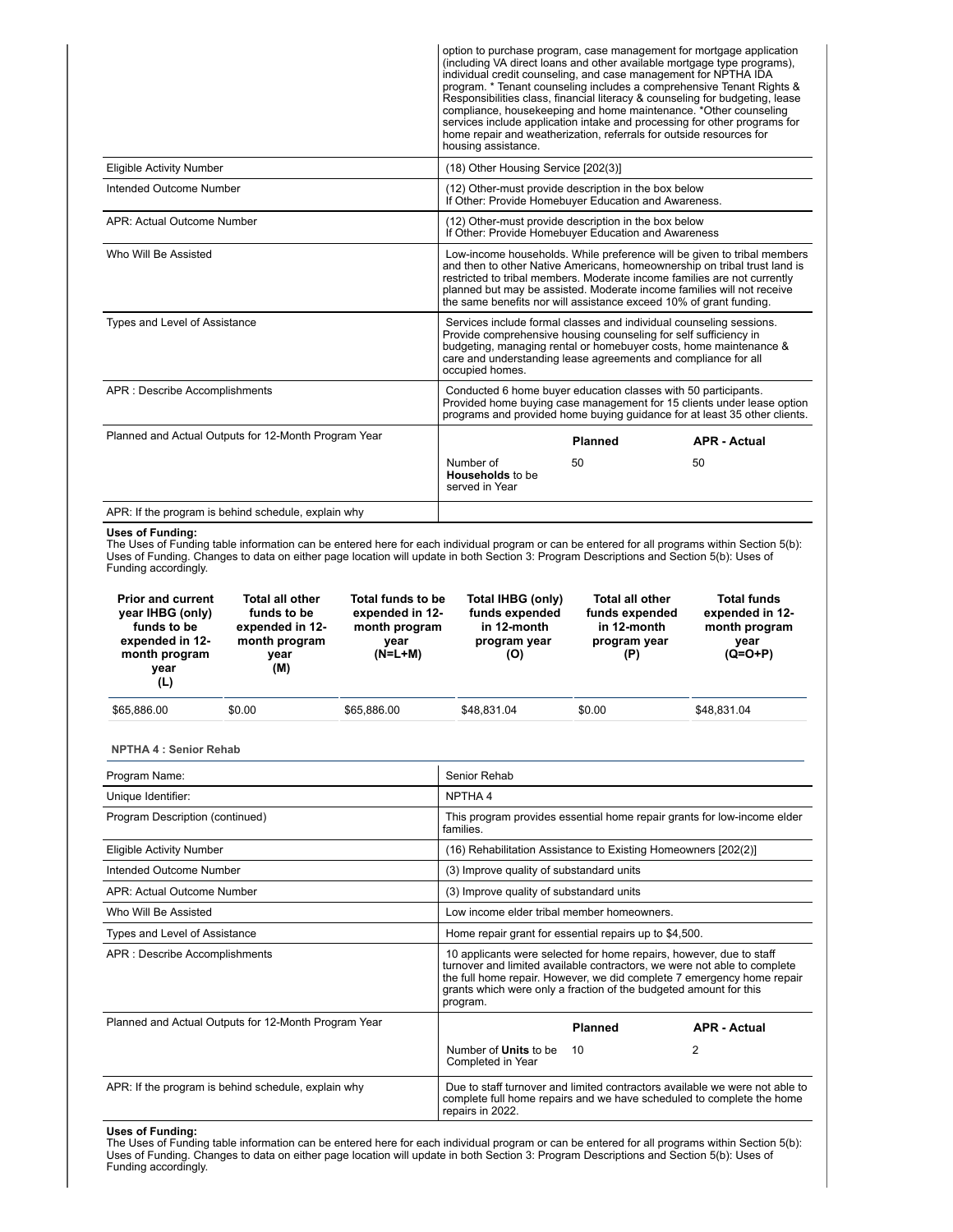| <b>Prior and current</b><br>year IHBG (only)<br>funds to be<br>expended in 12-<br>month program<br>year<br>(L) | <b>Total all other</b><br>funds to be<br>expended in 12-<br>month program<br>year<br>(M) | Total funds to be<br>expended in 12-<br>month program<br>vear<br>$(N=L+M)$ | Total IHBG (only)<br>funds expended<br>in 12-month<br>program year<br>(O) | <b>Total all other</b><br>funds expended<br>in 12-month<br>program year<br>(P) | <b>Total funds</b><br>expended in 12-<br>month program<br>year<br>$(Q=O+P)$ |
|----------------------------------------------------------------------------------------------------------------|------------------------------------------------------------------------------------------|----------------------------------------------------------------------------|---------------------------------------------------------------------------|--------------------------------------------------------------------------------|-----------------------------------------------------------------------------|
| \$45,000.00                                                                                                    | \$0.00                                                                                   | \$45,000.00                                                                | \$6.576.01                                                                | \$0.00                                                                         | \$6.576.01                                                                  |

**NPTHA 5 : Mortgage Finance Assistance**

| Program Name:                                        |                                                                 | Mortgage Finance Assistance                                                                                                                   |                     |  |  |  |
|------------------------------------------------------|-----------------------------------------------------------------|-----------------------------------------------------------------------------------------------------------------------------------------------|---------------------|--|--|--|
| Unique Identifier:                                   | NPTHA <sub>5</sub>                                              |                                                                                                                                               |                     |  |  |  |
| Program Description (continued)                      | Mortgage finance assistance for down payment and closing costs. |                                                                                                                                               |                     |  |  |  |
| Eligible Activity Number                             | (13) Down Payment/Closing Cost Assistance [202(2)]              |                                                                                                                                               |                     |  |  |  |
| Intended Outcome Number                              |                                                                 | (2) Assist renters to become homeowners                                                                                                       |                     |  |  |  |
| APR: Actual Outcome Number                           |                                                                 | (2) Assist renters to become homeowners                                                                                                       |                     |  |  |  |
| Who Will Be Assisted                                 |                                                                 | Low-income tribal members purchasing a home within our service area.                                                                          |                     |  |  |  |
| Types and Level of Assistance                        |                                                                 | Low income families will receive up to \$5,000 in down payment and<br>closing costs. Other assistance includes appraisal and inspection fees. |                     |  |  |  |
| APR : Describe Accomplishments                       | Served 1 low income family with down payment assistance.        |                                                                                                                                               |                     |  |  |  |
| Planned and Actual Outputs for 12-Month Program Year |                                                                 | <b>Planned</b>                                                                                                                                | <b>APR - Actual</b> |  |  |  |
|                                                      | Number of <b>Units</b> to be<br>-2<br>Completed in Year         |                                                                                                                                               |                     |  |  |  |
| APR: If the program is behind schedule, explain why  |                                                                 |                                                                                                                                               |                     |  |  |  |

### **Uses of Funding:**

The Uses of Funding table information can be entered here for each individual program or can be entered for all programs within Section 5(b): Uses of Funding. Changes to data on either page location will update in both Section 3: Program Descriptions and Section 5(b): Uses of Funding accordingly.

| <b>Prior and current</b><br>year IHBG (only)<br>funds to be<br>expended in 12-<br>month program<br>year<br>(L) | <b>Total all other</b><br>funds to be<br>expended in 12-<br>month program<br>vear<br>(M) | Total funds to be<br>expended in 12-<br>month program<br>vear<br>$(N=L+M)$ | Total IHBG (only)<br>funds expended<br>in 12-month<br>program year<br>(O) | <b>Total all other</b><br>funds expended<br>in 12-month<br>program year<br>(P) | <b>Total funds</b><br>expended in 12-<br>month program<br>year<br>$(Q=O+P)$ |
|----------------------------------------------------------------------------------------------------------------|------------------------------------------------------------------------------------------|----------------------------------------------------------------------------|---------------------------------------------------------------------------|--------------------------------------------------------------------------------|-----------------------------------------------------------------------------|
| \$10,000.00                                                                                                    | \$0.00                                                                                   | \$10,000.00                                                                | \$5,000.00                                                                | \$0.00                                                                         | \$5,000.00                                                                  |

### **NPTHA 6 : Individual Development Accounts Down Payment**

| Program Name:                                        |                                                                                                                                                                                                                                                                                                                                  | Individual Development Accounts Down Payment |                     |  |  |  |
|------------------------------------------------------|----------------------------------------------------------------------------------------------------------------------------------------------------------------------------------------------------------------------------------------------------------------------------------------------------------------------------------|----------------------------------------------|---------------------|--|--|--|
| Unique Identifier:                                   | NPTHA <sub>6</sub>                                                                                                                                                                                                                                                                                                               |                                              |                     |  |  |  |
| Program Description (continued)                      | This program is a matched savings program for down payment and<br>closing costs. The program will provide \$2 towards every \$1 saved over a<br>minimum six months and maximum 24 month period, up to \$5,000 in<br>matching funds for down payment assistance. Program requires<br>completion of our homeowner education class. |                                              |                     |  |  |  |
| <b>Eligible Activity Number</b>                      | (13) Down Payment/Closing Cost Assistance [202(2)]                                                                                                                                                                                                                                                                               |                                              |                     |  |  |  |
| Intended Outcome Number                              | (2) Assist renters to become homeowners                                                                                                                                                                                                                                                                                          |                                              |                     |  |  |  |
| APR: Actual Outcome Number                           | (2) Assist renters to become homeowners                                                                                                                                                                                                                                                                                          |                                              |                     |  |  |  |
| Who Will Be Assisted                                 | Low income tribal members purchasing or owning a home within our<br>service area.                                                                                                                                                                                                                                                |                                              |                     |  |  |  |
| Types and Level of Assistance                        | The program will provide \$2 towards every \$1 saved over a minimum six<br>months and maximum 24 month period, up to \$5,000 in matching funds<br>for down payment assistance. Program requires completion of our<br>homeowner education class.                                                                                  |                                              |                     |  |  |  |
| APR : Describe Accomplishments                       | Assisted 1 families with a matched down payment assistance                                                                                                                                                                                                                                                                       |                                              |                     |  |  |  |
| Planned and Actual Outputs for 12-Month Program Year |                                                                                                                                                                                                                                                                                                                                  | <b>Planned</b>                               | <b>APR - Actual</b> |  |  |  |
|                                                      | Number of <b>Units</b> to be<br>1<br>Completed in Year                                                                                                                                                                                                                                                                           |                                              |                     |  |  |  |
| APR: If the program is behind schedule, explain why  |                                                                                                                                                                                                                                                                                                                                  |                                              |                     |  |  |  |

**Uses of Funding:**<br>The Uses of Funding table information can be entered here for each individual program or can be entered for all programs within Section 5(b):<br>Uses of Funding. Changes to data on either page location will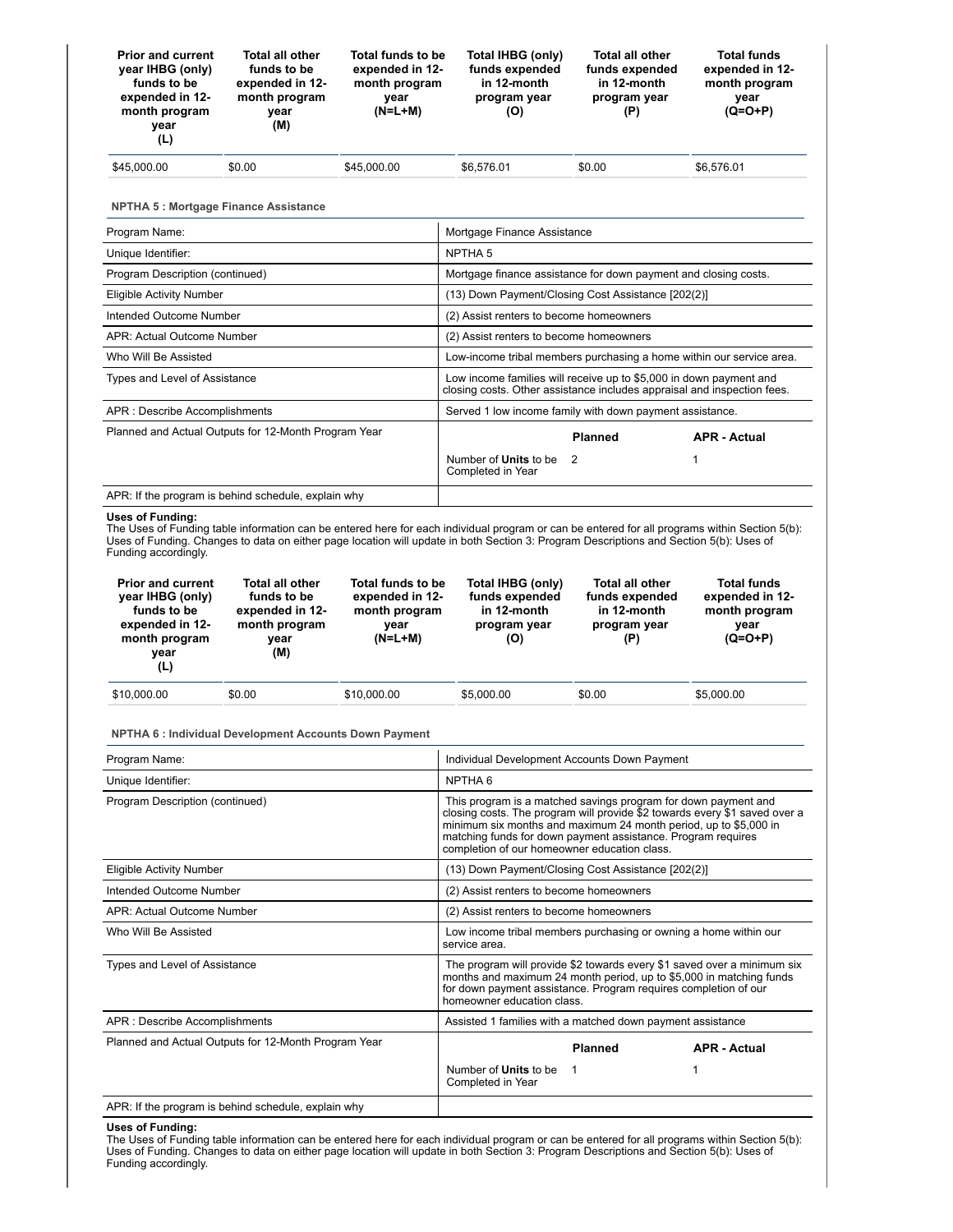| <b>Prior and current</b><br>year IHBG (only)<br>funds to be<br>expended in 12-<br>month program<br>year<br>(L) | Total all other<br>funds to be<br>expended in 12-<br>month program<br>year<br>(M)        | Total funds to be<br>expended in 12-<br>month program<br>year<br>$(N=L+M)$ | Total IHBG (only)<br>funds expended<br>in 12-month<br>program year<br>(O)                                                                                                                                                                                                                                                                                                                                                                        | <b>Total all other</b><br>funds expended<br>in 12-month<br>program year<br>(P) | <b>Total funds</b><br>expended in 12-<br>month program<br>year<br>(Q=O+P)   |  |  |
|----------------------------------------------------------------------------------------------------------------|------------------------------------------------------------------------------------------|----------------------------------------------------------------------------|--------------------------------------------------------------------------------------------------------------------------------------------------------------------------------------------------------------------------------------------------------------------------------------------------------------------------------------------------------------------------------------------------------------------------------------------------|--------------------------------------------------------------------------------|-----------------------------------------------------------------------------|--|--|
| \$5,000.00                                                                                                     | \$0.00                                                                                   | \$5,000.00                                                                 | \$3,100.56                                                                                                                                                                                                                                                                                                                                                                                                                                       | \$0.00                                                                         | \$3,100.56                                                                  |  |  |
|                                                                                                                | <b>NPTHA 7: Individual Development Accounts Rehab</b>                                    |                                                                            |                                                                                                                                                                                                                                                                                                                                                                                                                                                  |                                                                                |                                                                             |  |  |
| Program Name:                                                                                                  |                                                                                          |                                                                            | Individual Development Accounts Rehab                                                                                                                                                                                                                                                                                                                                                                                                            |                                                                                |                                                                             |  |  |
| Unique Identifier:                                                                                             |                                                                                          |                                                                            | NPTHA <sub>7</sub>                                                                                                                                                                                                                                                                                                                                                                                                                               |                                                                                |                                                                             |  |  |
| Program Description (continued)                                                                                |                                                                                          |                                                                            | The program will provide \$1 towards every \$1 saved over a minimum of<br>three months and maximum of six months period, up to \$3,000 in<br>matching funds for a home repair project. Program requires completion of<br>our homeowner education class.                                                                                                                                                                                          |                                                                                |                                                                             |  |  |
| Eligible Activity Number                                                                                       |                                                                                          |                                                                            | (16) Rehabilitation Assistance to Existing Homeowners [202(2)]                                                                                                                                                                                                                                                                                                                                                                                   |                                                                                |                                                                             |  |  |
| Intended Outcome Number                                                                                        |                                                                                          |                                                                            | (3) Improve quality of substandard units                                                                                                                                                                                                                                                                                                                                                                                                         |                                                                                |                                                                             |  |  |
| APR: Actual Outcome Number                                                                                     |                                                                                          |                                                                            | (3) Improve quality of substandard units                                                                                                                                                                                                                                                                                                                                                                                                         |                                                                                |                                                                             |  |  |
| Who Will Be Assisted                                                                                           |                                                                                          |                                                                            | Low income tribal members owning a home within our service area.                                                                                                                                                                                                                                                                                                                                                                                 |                                                                                |                                                                             |  |  |
| Types and Level of Assistance                                                                                  |                                                                                          |                                                                            | The program will provide \$1 towards every \$1 saved over a minimum of<br>three months and maximum of six months period, up to \$3,000 in<br>matching funds for a home repair project. The average grant amount is<br>estimated at \$2,000 per home. Program requires completion of our<br>homeowner education class.                                                                                                                            |                                                                                |                                                                             |  |  |
| APR : Describe Accomplishments                                                                                 |                                                                                          |                                                                            | 3 families are actively saving for the IDA program for home maintenance,<br>4 families have completed home repairs with the IDA program and 4 more<br>has been approved.                                                                                                                                                                                                                                                                         |                                                                                |                                                                             |  |  |
| Planned and Actual Outputs for 12-Month Program Year                                                           |                                                                                          |                                                                            |                                                                                                                                                                                                                                                                                                                                                                                                                                                  | <b>Planned</b>                                                                 | <b>APR - Actual</b>                                                         |  |  |
|                                                                                                                |                                                                                          |                                                                            | Number of <b>Units</b> to be<br>Completed in Year                                                                                                                                                                                                                                                                                                                                                                                                | 4                                                                              | 4                                                                           |  |  |
| APR: If the program is behind schedule, explain why                                                            |                                                                                          |                                                                            |                                                                                                                                                                                                                                                                                                                                                                                                                                                  |                                                                                |                                                                             |  |  |
| <b>Uses of Funding:</b><br>Funding accordingly.                                                                |                                                                                          |                                                                            | The Uses of Funding table information can be entered here for each individual program or can be entered for all programs within Section 5(b):<br>Uses of Funding. Changes to data on either page location will update in both Section 3: Program Descriptions and Section 5(b): Uses of                                                                                                                                                          |                                                                                |                                                                             |  |  |
| <b>Prior and current</b><br>year IHBG (only)<br>funds to be<br>expended in 12-<br>month program<br>year<br>(L) | <b>Total all other</b><br>funds to be<br>expended in 12-<br>month program<br>vear<br>(M) | Total funds to be<br>expended in 12-<br>month program<br>year<br>$(N=L+M)$ | Total IHBG (only)<br>funds expended<br>in 12-month<br>program year<br>(O)                                                                                                                                                                                                                                                                                                                                                                        | <b>Total all other</b><br>funds expended<br>in 12-month<br>program year<br>(P) | <b>Total funds</b><br>expended in 12-<br>month program<br>year<br>$(Q=O+P)$ |  |  |
| \$8,000.00                                                                                                     | \$0.00                                                                                   | \$8,000.00                                                                 | \$11,150.00                                                                                                                                                                                                                                                                                                                                                                                                                                      | \$0.00                                                                         | \$11,150.00                                                                 |  |  |
| <b>NPTHA 8: Crime Preventiion</b>                                                                              |                                                                                          |                                                                            |                                                                                                                                                                                                                                                                                                                                                                                                                                                  |                                                                                |                                                                             |  |  |
| Program Name:                                                                                                  |                                                                                          |                                                                            | <b>Crime Preventiion</b>                                                                                                                                                                                                                                                                                                                                                                                                                         |                                                                                |                                                                             |  |  |
| Unique Identifier:                                                                                             |                                                                                          |                                                                            | NPTHA <sub>8</sub>                                                                                                                                                                                                                                                                                                                                                                                                                               |                                                                                |                                                                             |  |  |
| Program Description (continued)                                                                                |                                                                                          |                                                                            | * Maintain interactive relationships with Nez Perce Tribal Law<br>Enforcement in housing community activities and reporting of any criminal<br>or nuisance activity. * Conduct quarterly safety meetings and fire drills for<br>senior citizen apartment buildings. * Enforce lease agreements promoting<br>safe neighborhoods. * Network with other programs and organizations to<br>implement strategies to prevent crime and substance abuse. |                                                                                |                                                                             |  |  |
| <b>Eligible Activity Number</b>                                                                                |                                                                                          |                                                                            | (21) Crime Prevention and Safety [202(5)]                                                                                                                                                                                                                                                                                                                                                                                                        |                                                                                |                                                                             |  |  |
| Intended Outcome Number                                                                                        |                                                                                          |                                                                            | (11) Reduction in crime reports                                                                                                                                                                                                                                                                                                                                                                                                                  |                                                                                |                                                                             |  |  |
| APR: Actual Outcome Number                                                                                     |                                                                                          |                                                                            | (11) Reduction in crime reports                                                                                                                                                                                                                                                                                                                                                                                                                  |                                                                                |                                                                             |  |  |
| Who Will Be Assisted                                                                                           |                                                                                          |                                                                            | The focus will be the NPTHA program assisted housing units, however,<br>may result in a positive effect over adjacent neighbors and community<br>areas.                                                                                                                                                                                                                                                                                          |                                                                                |                                                                             |  |  |
| Types and Level of Assistance                                                                                  |                                                                                          |                                                                            | Community meetings with crime and safety presentations, coordinating<br>presentations from Nez Perce Tribal Law Enforcement and Nez Perce<br>Tribe Safety Program, and one-on-one counseling on lease compliance.                                                                                                                                                                                                                                |                                                                                |                                                                             |  |  |

APR : Describe Accomplishments<br>
conduct 2 fire drill for the senior apartment buildings; conducted 3 senior<br>
relationships with NPT Law Enforcement to document crime or nuisance

activities occurring in our neighborhoods. The NPTHA has implemented a more rigid pre-screening process. We continue to work with various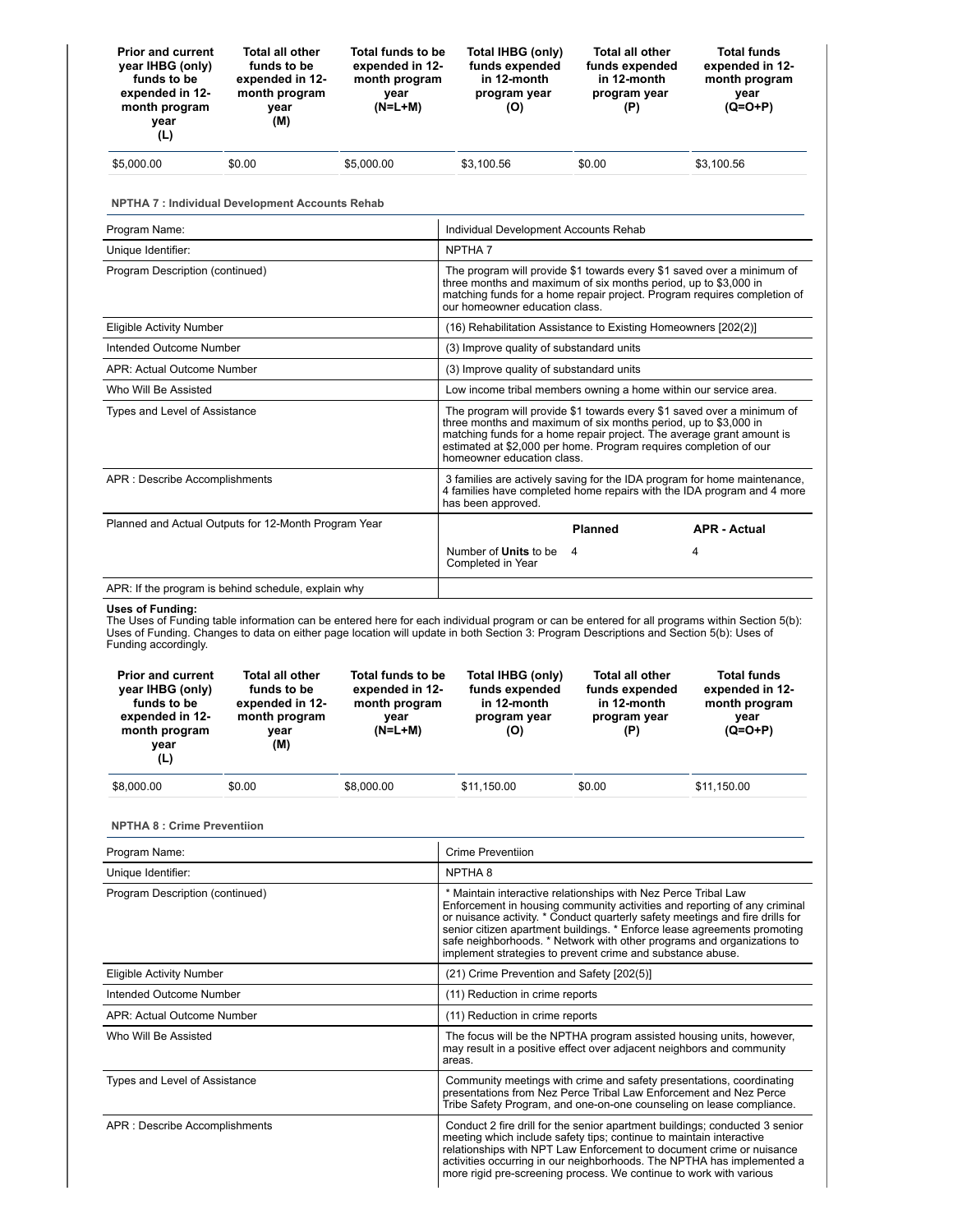|                                                                                                                                                                                                                                                                                                                                            |                                                                                          |                                                                            | Adult Protection, Women's Outreach, Later in Life, Law Enforcement, and<br>Red Cross.                                                                                                                                                                                                                                                                                                                                                                  |                                                                                                                                                                                                                                                                                                                                                                                                     | agencies promoting health and safety activities, including but not limited to |  |  |
|--------------------------------------------------------------------------------------------------------------------------------------------------------------------------------------------------------------------------------------------------------------------------------------------------------------------------------------------|------------------------------------------------------------------------------------------|----------------------------------------------------------------------------|--------------------------------------------------------------------------------------------------------------------------------------------------------------------------------------------------------------------------------------------------------------------------------------------------------------------------------------------------------------------------------------------------------------------------------------------------------|-----------------------------------------------------------------------------------------------------------------------------------------------------------------------------------------------------------------------------------------------------------------------------------------------------------------------------------------------------------------------------------------------------|-------------------------------------------------------------------------------|--|--|
| Planned and Actual Outputs for 12-Month Program Year                                                                                                                                                                                                                                                                                       |                                                                                          |                                                                            |                                                                                                                                                                                                                                                                                                                                                                                                                                                        | <b>Planned</b>                                                                                                                                                                                                                                                                                                                                                                                      | <b>APR - Actual</b>                                                           |  |  |
|                                                                                                                                                                                                                                                                                                                                            |                                                                                          |                                                                            | The output measure being collected for this eligible activity is dollars.<br>The dollar amount should be included as an other fund amount listed in<br>the Uses of Funding table.                                                                                                                                                                                                                                                                      |                                                                                                                                                                                                                                                                                                                                                                                                     |                                                                               |  |  |
| APR: If the program is behind schedule, explain why                                                                                                                                                                                                                                                                                        |                                                                                          |                                                                            |                                                                                                                                                                                                                                                                                                                                                                                                                                                        |                                                                                                                                                                                                                                                                                                                                                                                                     |                                                                               |  |  |
| Uses of Funding:<br>The Uses of Funding table information can be entered here for each individual program or can be entered for all programs within Section 5(b):<br>Uses of Funding. Changes to data on either page location will update in both Section 3: Program Descriptions and Section 5(b): Uses of<br>Funding accordingly.        |                                                                                          |                                                                            |                                                                                                                                                                                                                                                                                                                                                                                                                                                        |                                                                                                                                                                                                                                                                                                                                                                                                     |                                                                               |  |  |
| <b>Prior and current</b><br>year IHBG (only)<br>funds to be<br>expended in 12-<br>month program<br>year<br>(L)                                                                                                                                                                                                                             | <b>Total all other</b><br>funds to be<br>expended in 12-<br>month program<br>year<br>(M) | Total funds to be<br>expended in 12-<br>month program<br>year<br>$(N=L+M)$ | Total IHBG (only)<br>funds expended<br>in 12-month<br>program year<br>(O)                                                                                                                                                                                                                                                                                                                                                                              | <b>Total all other</b><br>funds expended<br>in 12-month<br>program year<br>(P)                                                                                                                                                                                                                                                                                                                      | <b>Total funds</b><br>expended in 12-<br>month program<br>year<br>$(Q=O+P)$   |  |  |
| \$250.00<br>\$0.00                                                                                                                                                                                                                                                                                                                         |                                                                                          | \$250.00                                                                   | \$459.32                                                                                                                                                                                                                                                                                                                                                                                                                                               | \$0.00                                                                                                                                                                                                                                                                                                                                                                                              | \$459.32                                                                      |  |  |
|                                                                                                                                                                                                                                                                                                                                            |                                                                                          |                                                                            |                                                                                                                                                                                                                                                                                                                                                                                                                                                        |                                                                                                                                                                                                                                                                                                                                                                                                     |                                                                               |  |  |
| <b>NPTHA 09: 2020 ICDBG New LR Construction</b>                                                                                                                                                                                                                                                                                            |                                                                                          |                                                                            |                                                                                                                                                                                                                                                                                                                                                                                                                                                        |                                                                                                                                                                                                                                                                                                                                                                                                     |                                                                               |  |  |
| Program Name:                                                                                                                                                                                                                                                                                                                              |                                                                                          |                                                                            | 2020 ICDBG New LR Construction                                                                                                                                                                                                                                                                                                                                                                                                                         |                                                                                                                                                                                                                                                                                                                                                                                                     |                                                                               |  |  |
| Unique Identifier:                                                                                                                                                                                                                                                                                                                         |                                                                                          |                                                                            | NPTHA 09                                                                                                                                                                                                                                                                                                                                                                                                                                               |                                                                                                                                                                                                                                                                                                                                                                                                     |                                                                               |  |  |
| Program Description (continued)                                                                                                                                                                                                                                                                                                            |                                                                                          |                                                                            | New construction of a four-unit apartment building under the 2020 ICDBG<br>Grant. Includes administrative match approximately \$31,456 during 2021<br>and construction match \$552,846 from program income (which may be<br>offset from other resources pending approval).                                                                                                                                                                             |                                                                                                                                                                                                                                                                                                                                                                                                     |                                                                               |  |  |
| <b>Eligible Activity Number</b>                                                                                                                                                                                                                                                                                                            |                                                                                          |                                                                            | (4) Construction of Rental Housing [202(2)]                                                                                                                                                                                                                                                                                                                                                                                                            |                                                                                                                                                                                                                                                                                                                                                                                                     |                                                                               |  |  |
| Intended Outcome Number                                                                                                                                                                                                                                                                                                                    |                                                                                          |                                                                            | (7) Create new affordable rental units                                                                                                                                                                                                                                                                                                                                                                                                                 |                                                                                                                                                                                                                                                                                                                                                                                                     |                                                                               |  |  |
| APR: Actual Outcome Number                                                                                                                                                                                                                                                                                                                 |                                                                                          |                                                                            | (7) Create new affordable rental units                                                                                                                                                                                                                                                                                                                                                                                                                 |                                                                                                                                                                                                                                                                                                                                                                                                     |                                                                               |  |  |
| Who Will Be Assisted                                                                                                                                                                                                                                                                                                                       |                                                                                          |                                                                            | Low income Native American families will be assisted with new affordable<br>rental units.                                                                                                                                                                                                                                                                                                                                                              |                                                                                                                                                                                                                                                                                                                                                                                                     |                                                                               |  |  |
| Types and Level of Assistance                                                                                                                                                                                                                                                                                                              |                                                                                          |                                                                            | Provide affordable housing units for four families. The planned units are<br>(3) two-bedroom units and one three-bedroom unit.                                                                                                                                                                                                                                                                                                                         |                                                                                                                                                                                                                                                                                                                                                                                                     |                                                                               |  |  |
| APR : Describe Accomplishments                                                                                                                                                                                                                                                                                                             |                                                                                          |                                                                            | Due to turnover in key positions (Finance Manager &<br>Maintenance/Project Manager) we were unable to make sufficient<br>progress while attending to daily operation needs and impacts of the<br>Covid-19 pandemic. Limited preliminary planning was completed.                                                                                                                                                                                        |                                                                                                                                                                                                                                                                                                                                                                                                     |                                                                               |  |  |
| Planned and Actual Outputs for 12-Month Program Year                                                                                                                                                                                                                                                                                       |                                                                                          |                                                                            |                                                                                                                                                                                                                                                                                                                                                                                                                                                        | <b>Planned</b>                                                                                                                                                                                                                                                                                                                                                                                      | <b>APR - Actual</b>                                                           |  |  |
|                                                                                                                                                                                                                                                                                                                                            |                                                                                          |                                                                            | Number of <b>Units</b> to be<br>Completed in Year                                                                                                                                                                                                                                                                                                                                                                                                      | 4                                                                                                                                                                                                                                                                                                                                                                                                   | 0                                                                             |  |  |
| APR: If the program is behind schedule, explain why                                                                                                                                                                                                                                                                                        |                                                                                          |                                                                            | Due to turnover in key positions (Finance Manager &<br>Maintenance/Project Manager) we were unable to make sufficient<br>progress while attending to daily operation needs and impacts of the<br>Covid-19 pandemic. Limited preliminary planning was completed. We<br>have filled the key positions and it is taking some time for rebuilding<br>capacity. We will consult with construction manager to assist with the<br>completion of this project. |                                                                                                                                                                                                                                                                                                                                                                                                     |                                                                               |  |  |
| <b>Uses of Funding:</b><br>The Uses of Funding table information can be entered here for each individual program or can be entered for all programs within Section 5(b):<br>Uses of Funding. Changes to data on either page location will update in both Section 3: Program Descriptions and Section 5(b): Uses of<br>Funding accordingly. |                                                                                          |                                                                            |                                                                                                                                                                                                                                                                                                                                                                                                                                                        |                                                                                                                                                                                                                                                                                                                                                                                                     |                                                                               |  |  |
| <b>Prior and current</b><br>year IHBG (only)<br>funds to be<br>expended in 12-<br>month program<br>year<br>(L)                                                                                                                                                                                                                             | <b>Total all other</b><br>funds to be<br>expended in 12-<br>month program<br>year<br>(M) | Total funds to be<br>expended in 12-<br>month program<br>year<br>$(N=L+M)$ | Total IHBG (only)<br>funds expended<br>in 12-month<br>program year<br>(O)                                                                                                                                                                                                                                                                                                                                                                              | <b>Total all other</b><br>funds expended<br>in 12-month<br>program year<br>(P)                                                                                                                                                                                                                                                                                                                      | Total funds<br>expended in 12-<br>month program<br>year<br>$(Q=O+P)$          |  |  |
| \$31,456.00                                                                                                                                                                                                                                                                                                                                | \$1,302,846.00                                                                           | \$1,334,302.00                                                             | \$1,948.03                                                                                                                                                                                                                                                                                                                                                                                                                                             | \$0.00                                                                                                                                                                                                                                                                                                                                                                                              | \$1,948.03                                                                    |  |  |
|                                                                                                                                                                                                                                                                                                                                            |                                                                                          |                                                                            |                                                                                                                                                                                                                                                                                                                                                                                                                                                        |                                                                                                                                                                                                                                                                                                                                                                                                     |                                                                               |  |  |
| Maintaining 1937 Act Units, Demolition, and Disposition<br>Maintaining 1937 Act Units                                                                                                                                                                                                                                                      |                                                                                          |                                                                            |                                                                                                                                                                                                                                                                                                                                                                                                                                                        | The NPTHA will ensure the viability of housing previously developed<br>an currently under management through a systematic process<br>consisting of at least annual inspections, an automated work order<br>system, occupancy counseling on lease compliance and home<br>maintenance. The NPTHA employs a maintenance staff to carry out<br>all home repair and preventative maintenance activities. |                                                                               |  |  |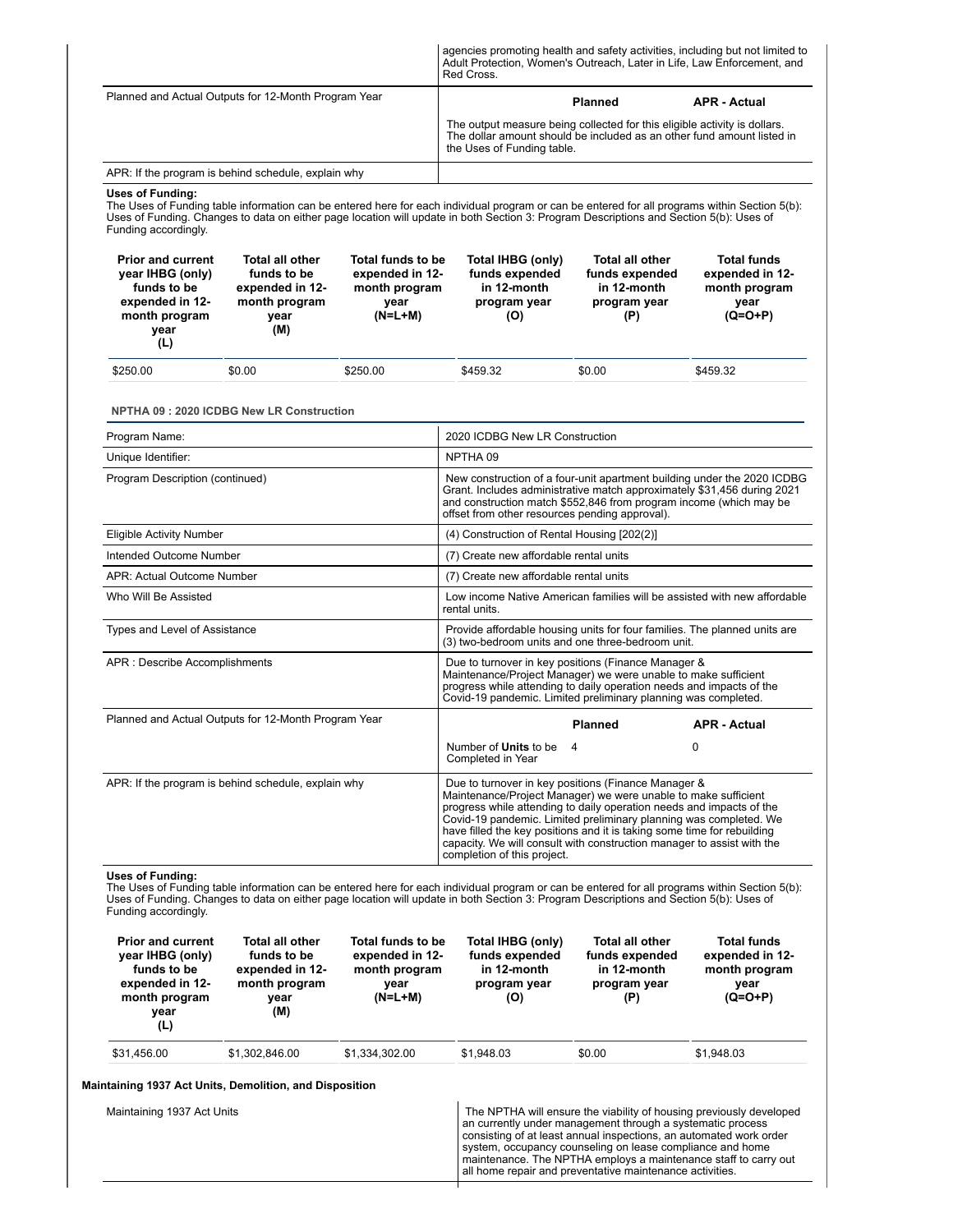# **Budget Information**

**Sources of Funding**

| <b>Funding Source</b>                                                      | Estimated(IHP)<br>/Actual(APR) | Amount on<br>hand at<br>beginning of<br>program<br>year<br>(F)                                                   | <b>Amount to</b><br>be received<br>during 12-<br>month<br>program<br>year<br>(G)        | <b>Total</b><br>sources of<br>funds<br>$(H=F+G)$                                 | <b>Funds to be</b><br>expended<br>during 12-<br>month<br>program<br>year<br>(1)     | Unexpended<br>funds<br>remaining at<br>end of<br>program<br>year<br>(J=H-I) | <b>Unexpended</b><br>funds<br>obligated<br>but not<br>expended at<br>end of 12-<br>month<br>program<br>year<br>(K) |
|----------------------------------------------------------------------------|--------------------------------|------------------------------------------------------------------------------------------------------------------|-----------------------------------------------------------------------------------------|----------------------------------------------------------------------------------|-------------------------------------------------------------------------------------|-----------------------------------------------------------------------------|--------------------------------------------------------------------------------------------------------------------|
|                                                                            | Estimated                      | \$84,094.00                                                                                                      | \$1,182,967.00                                                                          | \$1,267,061.00                                                                   | \$1,267,061.00                                                                      | \$0.00                                                                      |                                                                                                                    |
| <b>IHBG Funds:</b>                                                         | Actual                         | \$84,094.00                                                                                                      | \$1,270,413.00                                                                          | \$1,354,507.00                                                                   | \$1,155,435.31                                                                      | \$199,071.69                                                                | \$199,071.69                                                                                                       |
|                                                                            | Estimated                      | \$1,710,898.00                                                                                                   | \$262,508.00                                                                            | \$1,973,406.00                                                                   | \$626,327.00                                                                        | \$1,347,079.00                                                              |                                                                                                                    |
| <b>IHBG Program</b><br>Income:                                             | Actual                         | \$1,711,856.97                                                                                                   | \$260,601.67                                                                            | \$1,972,458.64                                                                   | \$0.00                                                                              | \$1,972,458.64                                                              | \$0.00                                                                                                             |
|                                                                            | Estimated                      | \$0.00                                                                                                           | \$0.00                                                                                  | \$0.00                                                                           | \$0.00                                                                              | \$0.00                                                                      |                                                                                                                    |
| Title VI:                                                                  | Actual                         | \$0.00                                                                                                           | \$0.00                                                                                  | \$0.00                                                                           | \$0.00                                                                              | \$0.00                                                                      | \$0.00                                                                                                             |
|                                                                            | Estimated                      | \$0.00                                                                                                           | \$0.00                                                                                  | \$0.00                                                                           | \$0.00                                                                              | \$0.00                                                                      |                                                                                                                    |
| <b>Title VI Program</b><br>Income:                                         | Actual                         | \$0.00                                                                                                           | \$0.00                                                                                  | \$0.00                                                                           | \$0.00                                                                              | \$0.00                                                                      | \$0.00                                                                                                             |
|                                                                            | Estimated                      | \$0.00                                                                                                           |                                                                                         | \$0.00                                                                           | \$0.00                                                                              | \$0.00                                                                      |                                                                                                                    |
| 1937 Act Operating<br>Reserves:                                            | Actual                         | \$0.00                                                                                                           |                                                                                         | \$0.00                                                                           | \$0.00                                                                              | \$0.00                                                                      | \$0.00                                                                                                             |
|                                                                            | Estimated                      | \$0.00                                                                                                           |                                                                                         | \$0.00                                                                           | \$0.00                                                                              | \$0.00                                                                      |                                                                                                                    |
| Carry Over 1937<br><b>Act Funds:</b>                                       | Actual                         | \$0.00                                                                                                           |                                                                                         | \$0.00                                                                           | \$0.00                                                                              | \$0.00                                                                      | \$0.00                                                                                                             |
|                                                                            |                                |                                                                                                                  | <b>LEVERAGED FUNDS</b>                                                                  |                                                                                  |                                                                                     |                                                                             |                                                                                                                    |
|                                                                            | Estimated                      | \$750,000.00                                                                                                     | \$0.00                                                                                  | \$750,000.00                                                                     | \$750,000.00                                                                        | \$0.00                                                                      |                                                                                                                    |
| <b>ICDBG Funds:</b>                                                        | Actual                         | \$0.00                                                                                                           | \$0.00                                                                                  | \$0.00                                                                           | \$0.00                                                                              | \$0.00                                                                      | \$0.00                                                                                                             |
|                                                                            | Estimated                      | \$0.00                                                                                                           | \$0.00                                                                                  | \$0.00                                                                           | \$0.00                                                                              | \$0.00                                                                      |                                                                                                                    |
| <b>Other Federal</b><br>Funds:                                             | Actual                         | \$0.00                                                                                                           | \$0.00                                                                                  | \$0.00                                                                           | \$0.00                                                                              | \$0.00                                                                      | \$0.00                                                                                                             |
|                                                                            | Estimated                      | \$0.00                                                                                                           | \$0.00                                                                                  | \$0.00                                                                           | \$0.00                                                                              | \$0.00                                                                      |                                                                                                                    |
| LIHTC:                                                                     | Actual                         | \$0.00                                                                                                           | \$0.00                                                                                  | \$0.00                                                                           | \$0.00                                                                              | \$0.00                                                                      | \$0.00                                                                                                             |
|                                                                            | Estimated                      | \$0.00                                                                                                           | \$0.00                                                                                  | \$0.00                                                                           | \$0.00                                                                              | \$0.00                                                                      |                                                                                                                    |
| Non-Federal Funds: Actual                                                  |                                | \$0.00                                                                                                           | \$0.00                                                                                  | \$0.00                                                                           | \$0.00                                                                              | \$0.00                                                                      | \$0.00                                                                                                             |
|                                                                            | <b>Estimated</b>               | \$2,544,992.00                                                                                                   | \$1,445,475.00                                                                          | \$3,990,467.00                                                                   | \$2,643,388.00                                                                      | \$1,347,079.00                                                              | \$0.00                                                                                                             |
| Total:                                                                     | Actual                         | \$1,795,950.97                                                                                                   | \$1,531,014.67                                                                          | \$3,326,965.64                                                                   | \$1,155,435.31                                                                      | \$2,171,530.33                                                              | \$199,071.69                                                                                                       |
| <b>Uses of Funding</b>                                                     |                                |                                                                                                                  |                                                                                         |                                                                                  |                                                                                     |                                                                             |                                                                                                                    |
| <b>Program Name</b>                                                        | Unique<br><b>Identifier</b>    | <b>Prior and</b><br>current year<br>IHBG (only)<br>funds to be<br>expended in<br>12-month<br>program year<br>(L) | <b>Total all other</b><br>funds to be<br>expended in<br>12-month<br>program year<br>(M) | <b>Total funds to</b><br>be expended<br>in 12-month<br>program year<br>$(N=L+M)$ | <b>Total IHBG</b><br>(only) funds<br>expended in<br>12-month<br>program year<br>(O) | Total all<br>other funds<br>expended in<br>12-month<br>program year<br>(P)  | <b>Total funds</b><br>expended in<br>12-month<br>program<br>year<br>$(Q=O+P)$                                      |
| <b>Management of 1937</b><br><b>Act Properties</b>                         | NPTHA <sub>1</sub>             | \$788,760.00                                                                                                     | \$73,481.00                                                                             | \$862,241.00                                                                     | \$818,652.11                                                                        | \$0.00                                                                      | \$818,652.11                                                                                                       |
| Housing Management NPTHA 2<br><b>Services</b>                              |                                | \$168,481.00                                                                                                     | \$0.00                                                                                  | \$168,481.00                                                                     | \$160,055.80                                                                        | \$0.00                                                                      | \$160,055.80                                                                                                       |
| Homebuyer Education NPTHA 3<br>and Tenant<br>Counseling                    |                                | \$65,886.00                                                                                                      | \$0.00                                                                                  | \$65,886.00                                                                      | \$48,831.04                                                                         | \$0.00                                                                      | \$48,831.04                                                                                                        |
| <b>Senior Rehab</b>                                                        | NPTHA 4                        | \$45,000.00                                                                                                      | \$0.00                                                                                  | \$45,000.00                                                                      | \$6,576.01                                                                          | \$0.00                                                                      | \$6,576.01                                                                                                         |
| <b>Mortgage Finance</b><br><b>Assistance</b>                               | NPTHA <sub>5</sub>             | \$10,000.00                                                                                                      | \$0.00                                                                                  | \$10,000.00                                                                      | \$5,000.00                                                                          | \$0.00                                                                      | \$5,000.00                                                                                                         |
| <b>Individual</b><br><b>Development</b><br><b>Accounts Down</b><br>Payment | NPTHA <sub>6</sub>             | \$5,000.00                                                                                                       | \$0.00                                                                                  | \$5,000.00                                                                       | \$3,100.56                                                                          | \$0.00                                                                      | \$3,100.56                                                                                                         |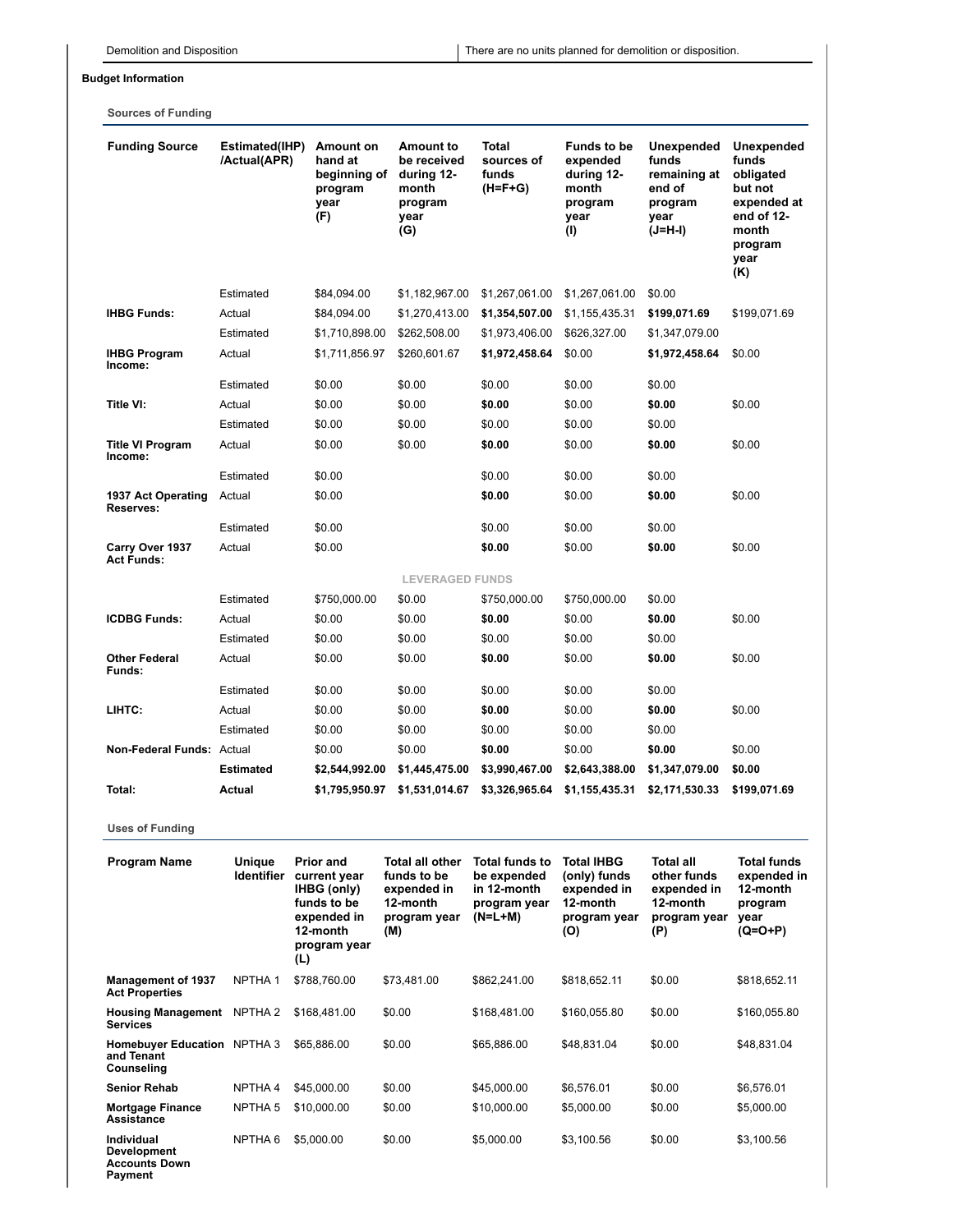| <b>Individual</b><br><b>Development</b><br><b>Accounts Rehab</b>                                                                                                                                                                                                                                                                     | NPTHA 7            | \$8,000.00     | \$0.00         | \$8,000.00                                                                                                                                                                        | \$11,150.00                          | \$0.00 | \$11,150.00                                                                                                                                                                                                                                                                                |
|--------------------------------------------------------------------------------------------------------------------------------------------------------------------------------------------------------------------------------------------------------------------------------------------------------------------------------------|--------------------|----------------|----------------|-----------------------------------------------------------------------------------------------------------------------------------------------------------------------------------|--------------------------------------|--------|--------------------------------------------------------------------------------------------------------------------------------------------------------------------------------------------------------------------------------------------------------------------------------------------|
| <b>Crime Preventiion</b>                                                                                                                                                                                                                                                                                                             | NPTHA 8            | \$250.00       | \$0.00         | \$250.00                                                                                                                                                                          | \$459.32                             | \$0.00 | \$459.32                                                                                                                                                                                                                                                                                   |
| 2020 ICDBG New LR<br><b>Construction</b>                                                                                                                                                                                                                                                                                             | <b>NPTHA</b><br>09 | \$31,456.00    | \$1,302,846.00 | \$1,334,302.00                                                                                                                                                                    | \$1,948.03                           | \$0.00 | \$1,948.03                                                                                                                                                                                                                                                                                 |
| <b>Planning and</b><br><b>Administration</b>                                                                                                                                                                                                                                                                                         |                    | \$144,228.00   | \$0.00         | \$144,228.00                                                                                                                                                                      | \$99,662.44                          | \$0.00 | \$99,662.44                                                                                                                                                                                                                                                                                |
| Loan Repayment<br>(describe in 3 & 4<br>below)                                                                                                                                                                                                                                                                                       |                    | \$0.00         | \$0.00         | \$0.00                                                                                                                                                                            | \$0.00                               | \$0.00 | \$0.00                                                                                                                                                                                                                                                                                     |
| Total                                                                                                                                                                                                                                                                                                                                |                    | \$1,267,061.00 | \$1,376,327.00 | \$2,643,388.00                                                                                                                                                                    | \$1,155,435.31                       | \$0.00 | \$1,155,435.31                                                                                                                                                                                                                                                                             |
| APR                                                                                                                                                                                                                                                                                                                                  |                    |                |                |                                                                                                                                                                                   |                                      |        |                                                                                                                                                                                                                                                                                            |
| <b>APR</b>                                                                                                                                                                                                                                                                                                                           |                    |                |                | with costs associated with the pandemic, existing staff were re-<br>assigned with additional duties while trying to maintain regular<br>performance and left us way under budget. |                                      |        | During 2021 we continued to be negatively impacted by the Covid-19<br>pandemic. Although we have received a number of grants to assist<br>operations. This along with turnover is key staff reduced our IHBG                                                                               |
| <b>Other Submission Items</b>                                                                                                                                                                                                                                                                                                        |                    |                |                |                                                                                                                                                                                   |                                      |        |                                                                                                                                                                                                                                                                                            |
| Useful Life/Affordability Period(s)                                                                                                                                                                                                                                                                                                  |                    |                |                | Assistance up to \$5,000 has a useful life of five years. New                                                                                                                     |                                      |        | Housing units under management have a useful life of 20 years.<br>Home repairs up to \$5,000 have a useful life of three years. Home<br>repairs over \$5,000 have a useful life of five years. Mortgage Finance<br>construction or assistance over \$20,000 has a useful life of 20 years. |
| Model Housing and Over-Income Activities                                                                                                                                                                                                                                                                                             |                    |                |                | We do not have any model housing or over income activities.                                                                                                                       |                                      |        |                                                                                                                                                                                                                                                                                            |
| Tribal and Other Indian Preference                                                                                                                                                                                                                                                                                                   |                    |                |                | <b>YES</b>                                                                                                                                                                        |                                      |        |                                                                                                                                                                                                                                                                                            |
| Does the tribe have a preference policy?                                                                                                                                                                                                                                                                                             |                    |                |                | housing services, employment and training.                                                                                                                                        |                                      |        | Yes. Preference is provided to enrolled members of the Nez Perce<br>Tribe before serving other Native American tribes. Policies include                                                                                                                                                    |
| Anticipated Planning and Administration Expenses<br>Do you intend to exceed your allowable spending cap for Planning and<br>Administration?                                                                                                                                                                                          |                    |                |                | <b>NO</b>                                                                                                                                                                         |                                      |        |                                                                                                                                                                                                                                                                                            |
| Actual Planning and Administration Expenses<br>Did you exceed your allowable spending cap for Planning and<br>Administration?                                                                                                                                                                                                        |                    |                |                | <b>NO</b>                                                                                                                                                                         |                                      |        |                                                                                                                                                                                                                                                                                            |
| Does the tribe have an expanded formula area?:                                                                                                                                                                                                                                                                                       |                    |                |                | <b>NO</b>                                                                                                                                                                         |                                      |        |                                                                                                                                                                                                                                                                                            |
| Total Expenditures on Affordable Housing Activities:                                                                                                                                                                                                                                                                                 |                    |                |                |                                                                                                                                                                                   | <b>AII AIAN</b><br><b>Households</b> |        | <b>AIAN Households</b><br>with Incomes<br>80% or Less of<br><b>Median Income</b>                                                                                                                                                                                                           |
|                                                                                                                                                                                                                                                                                                                                      |                    |                |                | <b>IHBG Funds</b>                                                                                                                                                                 | \$0.00                               |        | \$0.00                                                                                                                                                                                                                                                                                     |
|                                                                                                                                                                                                                                                                                                                                      |                    |                |                | <b>Funds from Other</b><br><b>Sources</b>                                                                                                                                         | \$0.00                               |        | \$0.00                                                                                                                                                                                                                                                                                     |
| For each separate formula area, list the expended amount                                                                                                                                                                                                                                                                             |                    |                |                |                                                                                                                                                                                   | AII AIAN<br><b>Households</b>        |        | <b>AIAN Households</b><br>with Incomes<br>80% or Less of<br><b>Median Income</b>                                                                                                                                                                                                           |
|                                                                                                                                                                                                                                                                                                                                      |                    |                |                | <b>IHBG Funds</b>                                                                                                                                                                 | \$0.00                               |        | \$0.00                                                                                                                                                                                                                                                                                     |
|                                                                                                                                                                                                                                                                                                                                      |                    |                |                | <b>Funds from Other</b><br><b>Sources</b>                                                                                                                                         | \$0.00                               |        | \$0.00                                                                                                                                                                                                                                                                                     |
| Indian Housing Plan Certification Of Compliance                                                                                                                                                                                                                                                                                      |                    |                |                |                                                                                                                                                                                   |                                      |        |                                                                                                                                                                                                                                                                                            |
| In accordance with applicable statutes, the recipient certifies that it will<br>comply with Title II of the Civil Rights Act of 1968, Section 504 of the<br>Rehabilitation Act of 1973, the Age Discrimination Act of 1975, and<br>other federal statutes, to the extent that they apply to tribes and<br>TDHEs, see 24 CFR 1000.12. |                    |                |                | <b>YES</b>                                                                                                                                                                        |                                      |        |                                                                                                                                                                                                                                                                                            |
| In accordance with 24 CFR 1000.328, the recipient receiving less than<br>\$200,000 under FCAS certifies that there are households within its<br>jurisdiction at or below 80 percent of median income.                                                                                                                                |                    |                |                | Not Applicable                                                                                                                                                                    |                                      |        |                                                                                                                                                                                                                                                                                            |
| The recipient will maintain adequate insurance coverage for housing<br>units that are owned and operated or assisted with grant amounts<br>provided under NAHASDA, in compliance with such requirements as<br>may be established by HUD:                                                                                             |                    |                |                | <b>YES</b>                                                                                                                                                                        |                                      |        |                                                                                                                                                                                                                                                                                            |
| Policies are in effect and are available for review by HUD and the<br>public governing the eligibility, admission, and occupancy of families<br>for housing assisted with grant amounts provided under NAHASDA:                                                                                                                      |                    |                |                | <b>YES</b>                                                                                                                                                                        |                                      |        |                                                                                                                                                                                                                                                                                            |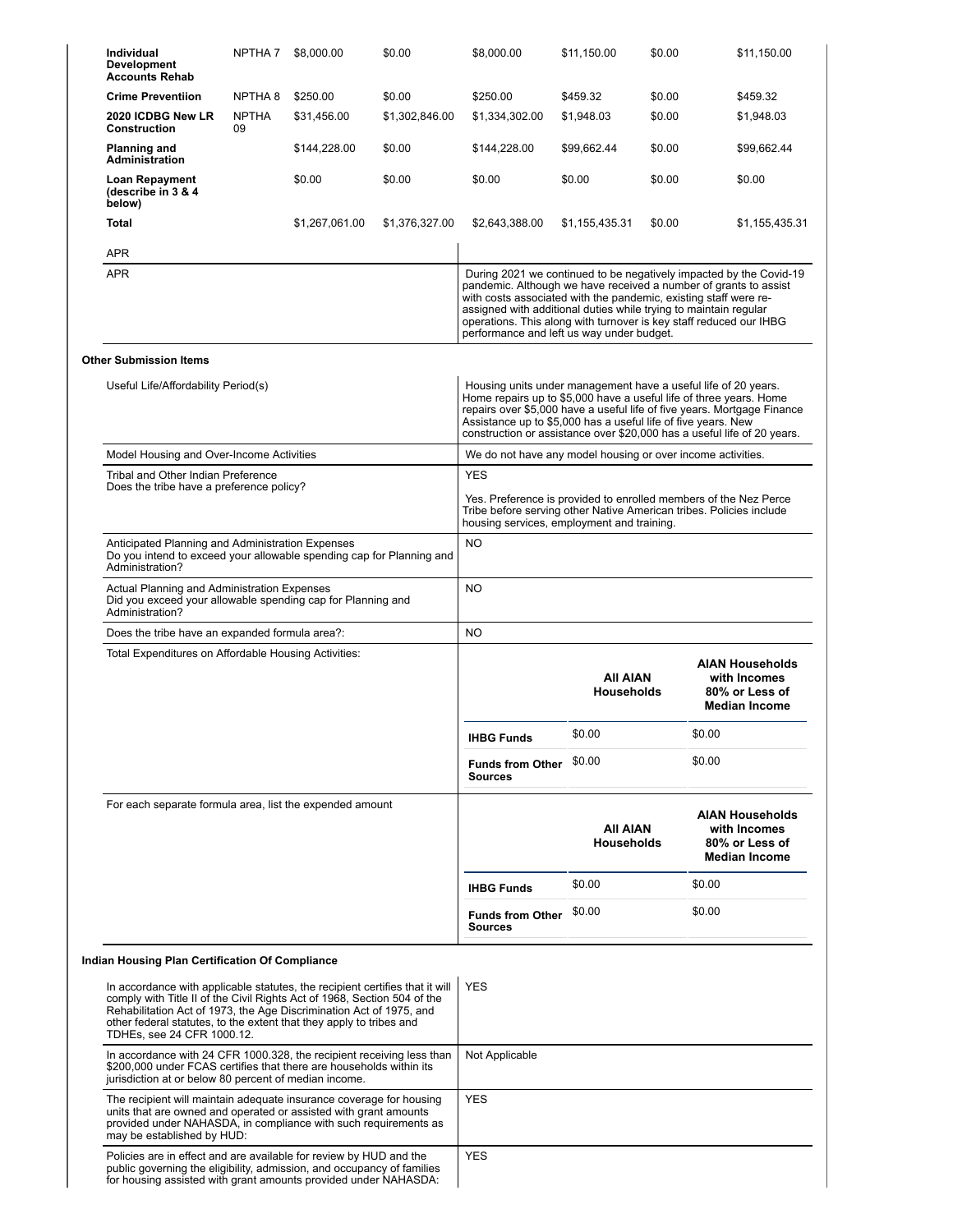| Policies are in effect and are available for review by HUD and the<br>public governing rents charged, including the methods by which such<br>rents or homebuyer payments are determined, for housing assisted<br>with grant amounts provided under NAHASDA: |                                        |                      | <b>YES</b>                  |                                                                                                                                                                                                                                                                                                                                                                                                                                                                                                                                                                                                                                                                                                                                                                                                                                                                                                                                                                                                                                                                                                                                                                                                                                                                                                                                                                                                                                                                                                                                                                                                                                                                                                                                                                                                                                                                                |                                        |                                                         |
|-------------------------------------------------------------------------------------------------------------------------------------------------------------------------------------------------------------------------------------------------------------|----------------------------------------|----------------------|-----------------------------|--------------------------------------------------------------------------------------------------------------------------------------------------------------------------------------------------------------------------------------------------------------------------------------------------------------------------------------------------------------------------------------------------------------------------------------------------------------------------------------------------------------------------------------------------------------------------------------------------------------------------------------------------------------------------------------------------------------------------------------------------------------------------------------------------------------------------------------------------------------------------------------------------------------------------------------------------------------------------------------------------------------------------------------------------------------------------------------------------------------------------------------------------------------------------------------------------------------------------------------------------------------------------------------------------------------------------------------------------------------------------------------------------------------------------------------------------------------------------------------------------------------------------------------------------------------------------------------------------------------------------------------------------------------------------------------------------------------------------------------------------------------------------------------------------------------------------------------------------------------------------------|----------------------------------------|---------------------------------------------------------|
| Policies are in effect and are available for review by HUD and the<br>public governing the management and maintenance of housing<br>assisted with grant amounts provided under NAHASDA:                                                                     |                                        |                      | <b>YES</b>                  |                                                                                                                                                                                                                                                                                                                                                                                                                                                                                                                                                                                                                                                                                                                                                                                                                                                                                                                                                                                                                                                                                                                                                                                                                                                                                                                                                                                                                                                                                                                                                                                                                                                                                                                                                                                                                                                                                |                                        |                                                         |
| <b>IHP Tribal Certification</b>                                                                                                                                                                                                                             |                                        |                      |                             |                                                                                                                                                                                                                                                                                                                                                                                                                                                                                                                                                                                                                                                                                                                                                                                                                                                                                                                                                                                                                                                                                                                                                                                                                                                                                                                                                                                                                                                                                                                                                                                                                                                                                                                                                                                                                                                                                |                                        |                                                         |
| <b>Tribal Name</b>                                                                                                                                                                                                                                          |                                        | <b>Certification</b> |                             | <b>Signature</b>                                                                                                                                                                                                                                                                                                                                                                                                                                                                                                                                                                                                                                                                                                                                                                                                                                                                                                                                                                                                                                                                                                                                                                                                                                                                                                                                                                                                                                                                                                                                                                                                                                                                                                                                                                                                                                                               | Title                                  | Certify<br><b>Date</b>                                  |
| Nez Perce Tribe                                                                                                                                                                                                                                             | Tribe has certificate on file with HUD |                      |                             | WILSON,<br>KATHERINE                                                                                                                                                                                                                                                                                                                                                                                                                                                                                                                                                                                                                                                                                                                                                                                                                                                                                                                                                                                                                                                                                                                                                                                                                                                                                                                                                                                                                                                                                                                                                                                                                                                                                                                                                                                                                                                           | Grants<br>Management<br>Specialist     | 12/29/2020                                              |
| <b>Tribal Wage Rate Certification</b>                                                                                                                                                                                                                       |                                        |                      |                             |                                                                                                                                                                                                                                                                                                                                                                                                                                                                                                                                                                                                                                                                                                                                                                                                                                                                                                                                                                                                                                                                                                                                                                                                                                                                                                                                                                                                                                                                                                                                                                                                                                                                                                                                                                                                                                                                                |                                        |                                                         |
| 1. You will use tribally determined wage rates when required for IHBG-<br>assisted construction or maintenance activities. The Tribe has<br>appropriate laws and regulations in place in order for it to determine<br>and distribute prevailing wages.      |                                        |                      |                             |                                                                                                                                                                                                                                                                                                                                                                                                                                                                                                                                                                                                                                                                                                                                                                                                                                                                                                                                                                                                                                                                                                                                                                                                                                                                                                                                                                                                                                                                                                                                                                                                                                                                                                                                                                                                                                                                                |                                        |                                                         |
| 2. You will use Davis-Bacon or HUD determined wage rates when<br>required for IHBG-assisted construction or maintenance activities.                                                                                                                         |                                        |                      | <b>YES</b>                  |                                                                                                                                                                                                                                                                                                                                                                                                                                                                                                                                                                                                                                                                                                                                                                                                                                                                                                                                                                                                                                                                                                                                                                                                                                                                                                                                                                                                                                                                                                                                                                                                                                                                                                                                                                                                                                                                                |                                        |                                                         |
| 3. You will use Davis-Bacon and/or HUD determined wage rates when<br>required for IHBG-assisted construction except for the activities<br>described below.                                                                                                  |                                        |                      |                             |                                                                                                                                                                                                                                                                                                                                                                                                                                                                                                                                                                                                                                                                                                                                                                                                                                                                                                                                                                                                                                                                                                                                                                                                                                                                                                                                                                                                                                                                                                                                                                                                                                                                                                                                                                                                                                                                                |                                        |                                                         |
| 4. List the activities using tribally determined wage rates:                                                                                                                                                                                                |                                        |                      |                             |                                                                                                                                                                                                                                                                                                                                                                                                                                                                                                                                                                                                                                                                                                                                                                                                                                                                                                                                                                                                                                                                                                                                                                                                                                                                                                                                                                                                                                                                                                                                                                                                                                                                                                                                                                                                                                                                                |                                        |                                                         |
| <b>Self Monitoring</b>                                                                                                                                                                                                                                      |                                        |                      |                             |                                                                                                                                                                                                                                                                                                                                                                                                                                                                                                                                                                                                                                                                                                                                                                                                                                                                                                                                                                                                                                                                                                                                                                                                                                                                                                                                                                                                                                                                                                                                                                                                                                                                                                                                                                                                                                                                                |                                        |                                                         |
| Do you have a procedure and/or policy for self-monitoring?:                                                                                                                                                                                                 |                                        |                      | <b>YES</b>                  |                                                                                                                                                                                                                                                                                                                                                                                                                                                                                                                                                                                                                                                                                                                                                                                                                                                                                                                                                                                                                                                                                                                                                                                                                                                                                                                                                                                                                                                                                                                                                                                                                                                                                                                                                                                                                                                                                |                                        |                                                         |
| Pursuant to 24 CFR § 1000.502 (b) where the recipient is a TDHE, did<br>the TDHE provide periodic progress reports including the self-<br>monitoring report, Annual Performance Report, and audit reports to<br>the Tribe?:                                 |                                        |                      | <b>YES</b>                  |                                                                                                                                                                                                                                                                                                                                                                                                                                                                                                                                                                                                                                                                                                                                                                                                                                                                                                                                                                                                                                                                                                                                                                                                                                                                                                                                                                                                                                                                                                                                                                                                                                                                                                                                                                                                                                                                                |                                        |                                                         |
| Did you conduct self-monitoring, including monitoring sub-recipients?:                                                                                                                                                                                      |                                        |                      | <b>YES</b>                  |                                                                                                                                                                                                                                                                                                                                                                                                                                                                                                                                                                                                                                                                                                                                                                                                                                                                                                                                                                                                                                                                                                                                                                                                                                                                                                                                                                                                                                                                                                                                                                                                                                                                                                                                                                                                                                                                                |                                        |                                                         |
| activities, including corrective actions planned or taken.                                                                                                                                                                                                  |                                        |                      |                             | breaks it down into 6 sections to be completed over 6 months. A<br>summary of each section of the Self-Monitoring tool shows the<br>NPTHA in compliance. There were no reports of non-compliance.<br>NPTHA SELF-MONITORING SUMMARY- FY 2021 SELF<br>MONITORING PLANS Section 1-Organization and Structure<br>Monitoring Plan-Completed: No Violations Section 2-Admissions and<br>Occupancy Monitoring Plan-Completed: No Violations -Occupancy<br>Review Form-Completed: No Violations -Occupancy Tenant Files<br>Review Forms-Completed: No Violations -Section 504 Accessibility<br>Monitoring Plan-Completed: No Violations Section 3-Labor Standards<br>Monitoring Plan-Completed: No Violations -Draft Lead-Based Paint<br>Monitoring Plan -Completed: No Violations -Relocation and Real<br>Property Acquisition -Completed: No Violations Section 4-<br>Environmental Review Compliance -Completed: No Violations -<br>Procurement and Contract Administration -Completed: No Violations -<br>Maintenance and Inspection Monitoring Plan-Completed: No<br>Violations Section 5-Financial and Fiscal Management Monitoring<br>Plan-Completed: No Violations -Appendix 1 - Finance System<br>Controls - Completed: No Violations - Appendix 2 - Cash Management-<br>Completed: No Violations -Appendix 3 - Indirect Costs Cost Allocation-<br>DOES NOT APPLY -Appendix 4 - Reserve Balances-Completed: No<br>Violations -Appendix 5 - TDCs-DOES NOT APPLY -Appendix 6 -<br>Program Income-Completed: No Violations -Appendix 7 -<br>Investments-DOES NOT APPLY -Appendix 8 - Insurance-Completed:<br>No Violations Section 6-APR and IHP Compliance -Completed: No<br>Violations -Subrecipient Agreements -DOES NOT APPLY - IHBG Self-<br>Monitoring Plan-Completed: No Violations - Other Programs (ICDBG,<br>ROSS & RHED/RIF) Monitoring Plan-Completed: No Violations |                                        |                                                         |
| Inspections                                                                                                                                                                                                                                                 |                                        |                      |                             |                                                                                                                                                                                                                                                                                                                                                                                                                                                                                                                                                                                                                                                                                                                                                                                                                                                                                                                                                                                                                                                                                                                                                                                                                                                                                                                                                                                                                                                                                                                                                                                                                                                                                                                                                                                                                                                                                |                                        |                                                         |
| <b>Activity</b><br>(A)                                                                                                                                                                                                                                      | <b>Total number</b><br>of Units<br>(B) | condition            | Units in<br>standard<br>(C) | Units needing<br>rehabilitation<br>(D)                                                                                                                                                                                                                                                                                                                                                                                                                                                                                                                                                                                                                                                                                                                                                                                                                                                                                                                                                                                                                                                                                                                                                                                                                                                                                                                                                                                                                                                                                                                                                                                                                                                                                                                                                                                                                                         | Units needing<br>to be replaced<br>(E) | Total<br>number of<br>units<br>inspected<br>$(F=C+D+E)$ |
| 1937 Housing Act Units:                                                                                                                                                                                                                                     |                                        |                      |                             |                                                                                                                                                                                                                                                                                                                                                                                                                                                                                                                                                                                                                                                                                                                                                                                                                                                                                                                                                                                                                                                                                                                                                                                                                                                                                                                                                                                                                                                                                                                                                                                                                                                                                                                                                                                                                                                                                |                                        |                                                         |
| a. Rental                                                                                                                                                                                                                                                   | 89                                     | 89                   | $\mathbf 0$                 | $\mathbf 0$                                                                                                                                                                                                                                                                                                                                                                                                                                                                                                                                                                                                                                                                                                                                                                                                                                                                                                                                                                                                                                                                                                                                                                                                                                                                                                                                                                                                                                                                                                                                                                                                                                                                                                                                                                                                                                                                    |                                        | 89                                                      |
| b. Homeownership                                                                                                                                                                                                                                            | 20                                     | 20                   | $\mathbf 0$                 | 0                                                                                                                                                                                                                                                                                                                                                                                                                                                                                                                                                                                                                                                                                                                                                                                                                                                                                                                                                                                                                                                                                                                                                                                                                                                                                                                                                                                                                                                                                                                                                                                                                                                                                                                                                                                                                                                                              |                                        | 20                                                      |
| c. Other                                                                                                                                                                                                                                                    | 0                                      | 0                    | $\mathbf 0$                 | 0                                                                                                                                                                                                                                                                                                                                                                                                                                                                                                                                                                                                                                                                                                                                                                                                                                                                                                                                                                                                                                                                                                                                                                                                                                                                                                                                                                                                                                                                                                                                                                                                                                                                                                                                                                                                                                                                              |                                        | 0                                                       |
| 1937 Act Subtotal:                                                                                                                                                                                                                                          | 109                                    | 109                  | 0                           | 0                                                                                                                                                                                                                                                                                                                                                                                                                                                                                                                                                                                                                                                                                                                                                                                                                                                                                                                                                                                                                                                                                                                                                                                                                                                                                                                                                                                                                                                                                                                                                                                                                                                                                                                                                                                                                                                                              |                                        | 109                                                     |